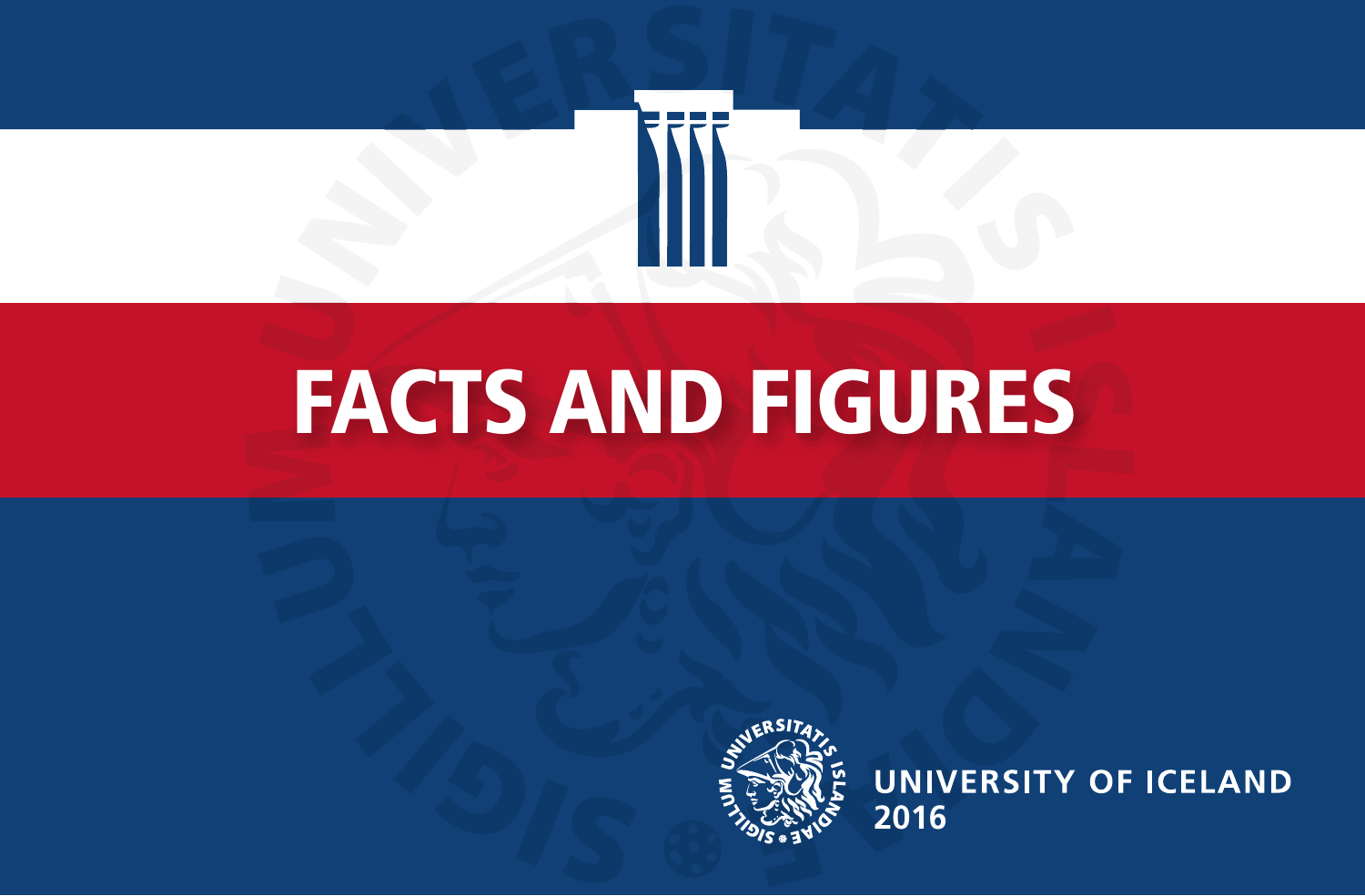| <b>Introduction</b>                                                                       |    |
|-------------------------------------------------------------------------------------------|----|
| About the University of Iceland                                                           |    |
| The year 2015 at a glance                                                                 |    |
| <b>I. Human resources</b>                                                                 |    |
| I.1: Total number of permanent staff                                                      |    |
| I.2: Academic staff by school (2015)                                                      |    |
| I.3: Proportion of permanent female staff 2011/2015                                       | 10 |
| I.4: Sessional teachers                                                                   | 11 |
| <b>II. Students</b>                                                                       | 12 |
| II.1: Total number of enrolled students by school                                         | 12 |
| II.2: Proportion of students by level of degree                                           | 13 |
| II.3: Proportion of females amongst students by level of degree 2011/2015                 | 14 |
| II.4: Undergraduate students by school 2011/2015                                          | 15 |
| II.5: Master's and PhD students by school 2011/2015                                       | 16 |
| II.6: Number of international students by top 10 nationalities                            | 17 |
| III. Degrees awarded                                                                      | 18 |
| III.1: Total number of awarded degrees by school                                          | 18 |
| III.2: Proportion of degrees awarded by level of degree                                   | 19 |
| III.3: Proportion of female graduates by level of degree 2011/2015                        | 20 |
| <b>IV. Research and collaboration</b>                                                     | 21 |
| IV.1: Number of ISI-publications* by University of Iceland's academic staff and citations | 21 |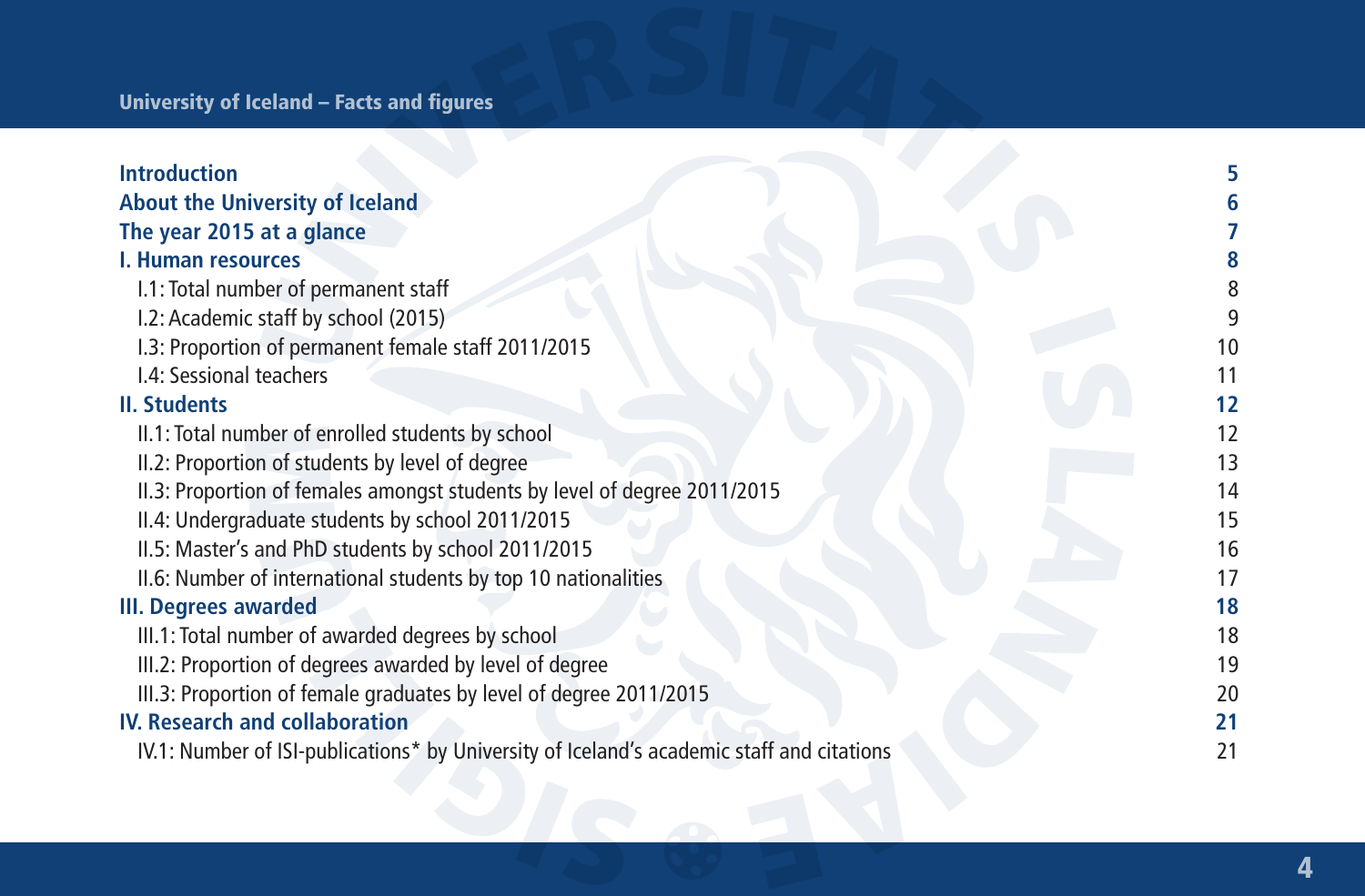| IV.2: Top 10 collaborating countries with University of Iceland by number of ISI-publications* 2011-2015<br>IV.3: University of Iceland's top collaborative partners by number of ISI-publications* 2011-2015<br>IV.4: Number of ISI-publications* by scientific field within University of Iceland and impact for each field 2011-2015<br>V. Funding and grants |    |
|------------------------------------------------------------------------------------------------------------------------------------------------------------------------------------------------------------------------------------------------------------------------------------------------------------------------------------------------------------------|----|
|                                                                                                                                                                                                                                                                                                                                                                  | 22 |
|                                                                                                                                                                                                                                                                                                                                                                  | 23 |
|                                                                                                                                                                                                                                                                                                                                                                  | 24 |
|                                                                                                                                                                                                                                                                                                                                                                  | 26 |
| V.1: Funding and non-governmental income at fixed prices for 2015 (in MISK)                                                                                                                                                                                                                                                                                      | 26 |
| V.2: Funding and non-governmental income per student (FTE*) at fixed prices for 2015                                                                                                                                                                                                                                                                             | 27 |
| V.3: Grants awarded to the University of Iceland from the Icelandic Research Fund                                                                                                                                                                                                                                                                                | 28 |
| V.4: Grants awarded to the University of Iceland from the EU's 7th Framework Program and Horizon 2020                                                                                                                                                                                                                                                            | 29 |
| VI. Nordic countries - Comparison                                                                                                                                                                                                                                                                                                                                | 30 |
| VI.1: Times Higher Education World University Rankings - Top 15 Nordic universities (2015)                                                                                                                                                                                                                                                                       | 30 |
| VI.2: Annual expenditure per student (FTE*) in the Nordic countries 2008-2012 (fixed prices for each year in USD)                                                                                                                                                                                                                                                | 31 |
| <b>VII. Green accounting</b>                                                                                                                                                                                                                                                                                                                                     | 32 |
| VII.1: Waste                                                                                                                                                                                                                                                                                                                                                     | 32 |
| VII.2: Percentage of waste by sorting method                                                                                                                                                                                                                                                                                                                     | 33 |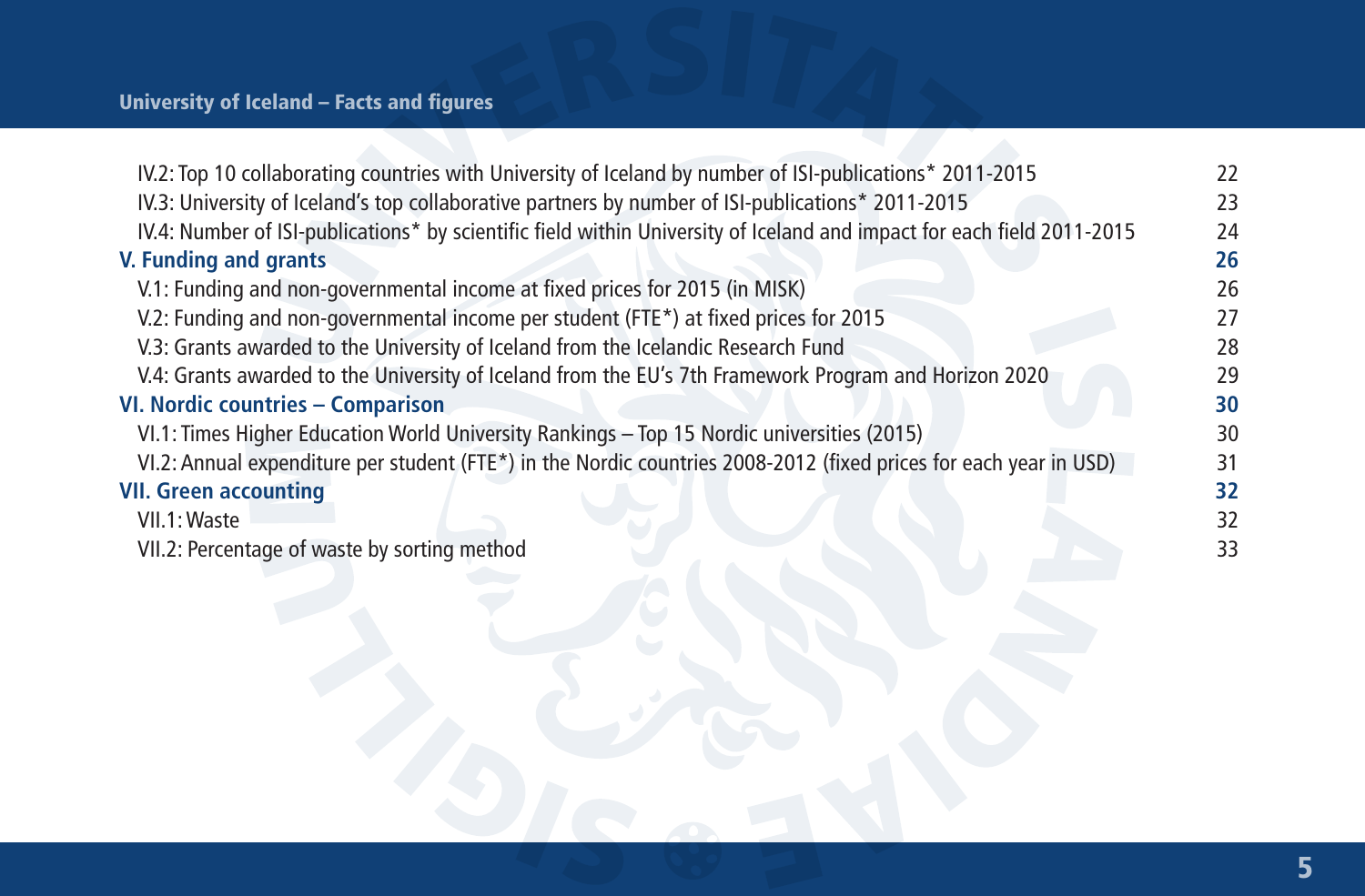#### **Introduction**

The University of Iceland is an international research university that also plays an important role in Icelandic society, culture and language. Research productivity at the University has grown rapidly in recent years and international standards also show that research impact has increased significantly. In addition, the University of Iceland works closely with many major universities and research faculties around the world as well as cooperating with Iceland's many dynamic scientific institutions and companies.

The University of Iceland always aims forward in terms of research, teaching, administrative and support services in order to improve quality and strengthen the foundation upon which all university activities rest. The driving force lies not least in the generation of knowledge and value in research and sciences. Universities play a vital role in the creation of knowledge and wealth in modern societies, since human progress has always been determined knowledge, research, innovation and entrepreneurial thinking.

The University of Iceland's excellence in teaching and research earned it a spot among the top three hundred universities worldwide on the Times Higher Education World University Rankings in 2011. Today, the University of Iceland holds the 222th place on the list and is also ranked 13th among the best Nordic universities, according to the same source.

This publication is the second of its kind and shows key facts and figures for the University of Iceland during the period between 2011 and 2015.

Jón Atli Benediktsson, PhD Rector/President University of Iceland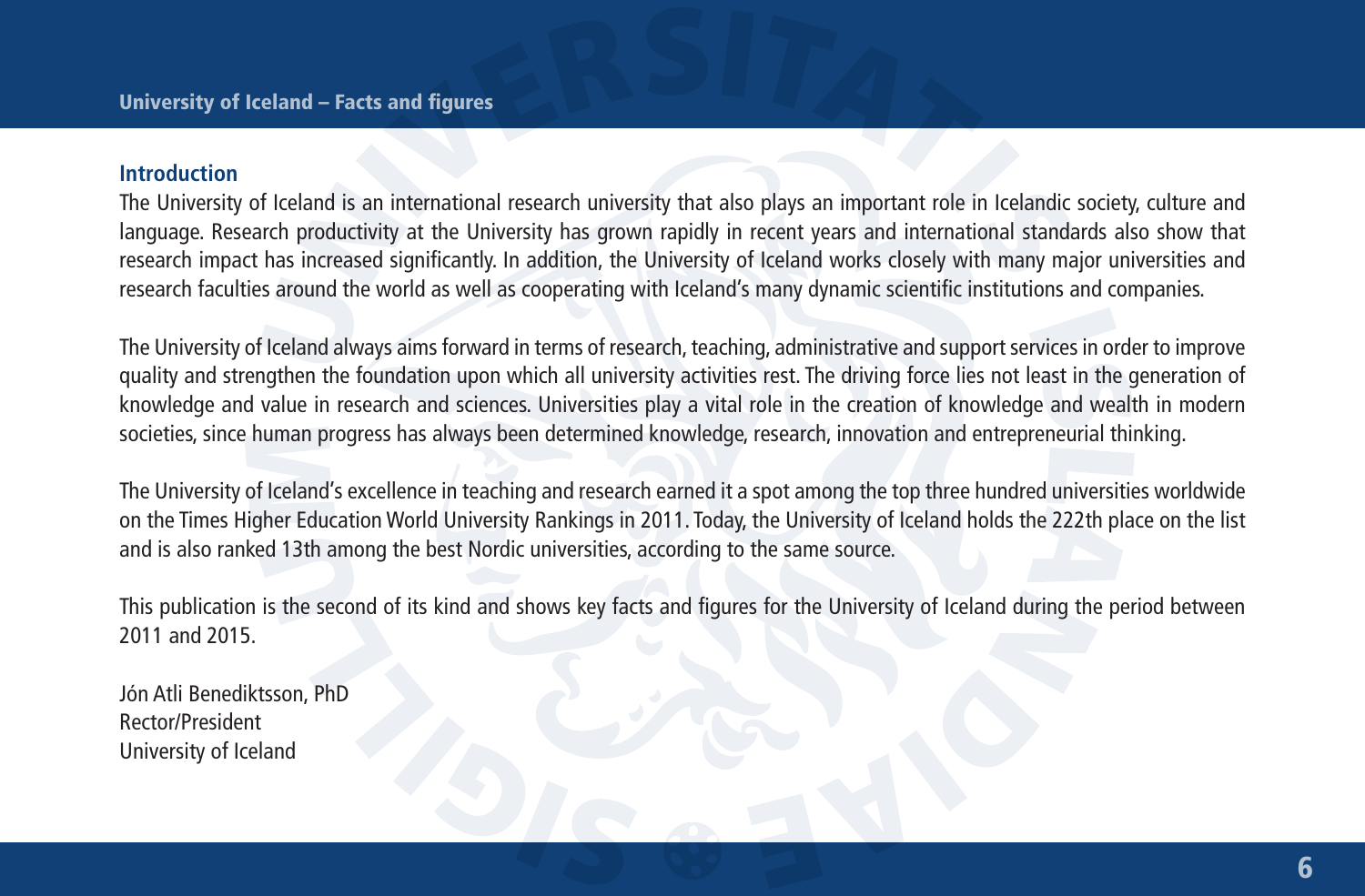## **About the University of Iceland**

The University of Iceland was established in 1911. It consists of five schools and 25 faculties together with interdisciplinary postgraduate studies and seven Research Centers around Iceland. The University of Iceland has awarded over 40.000 degrees and offers diverse tertiary education. The University of Iceland is the only university in Iceland to offer both undergraduate and post-graduate studies in all major fields of study.

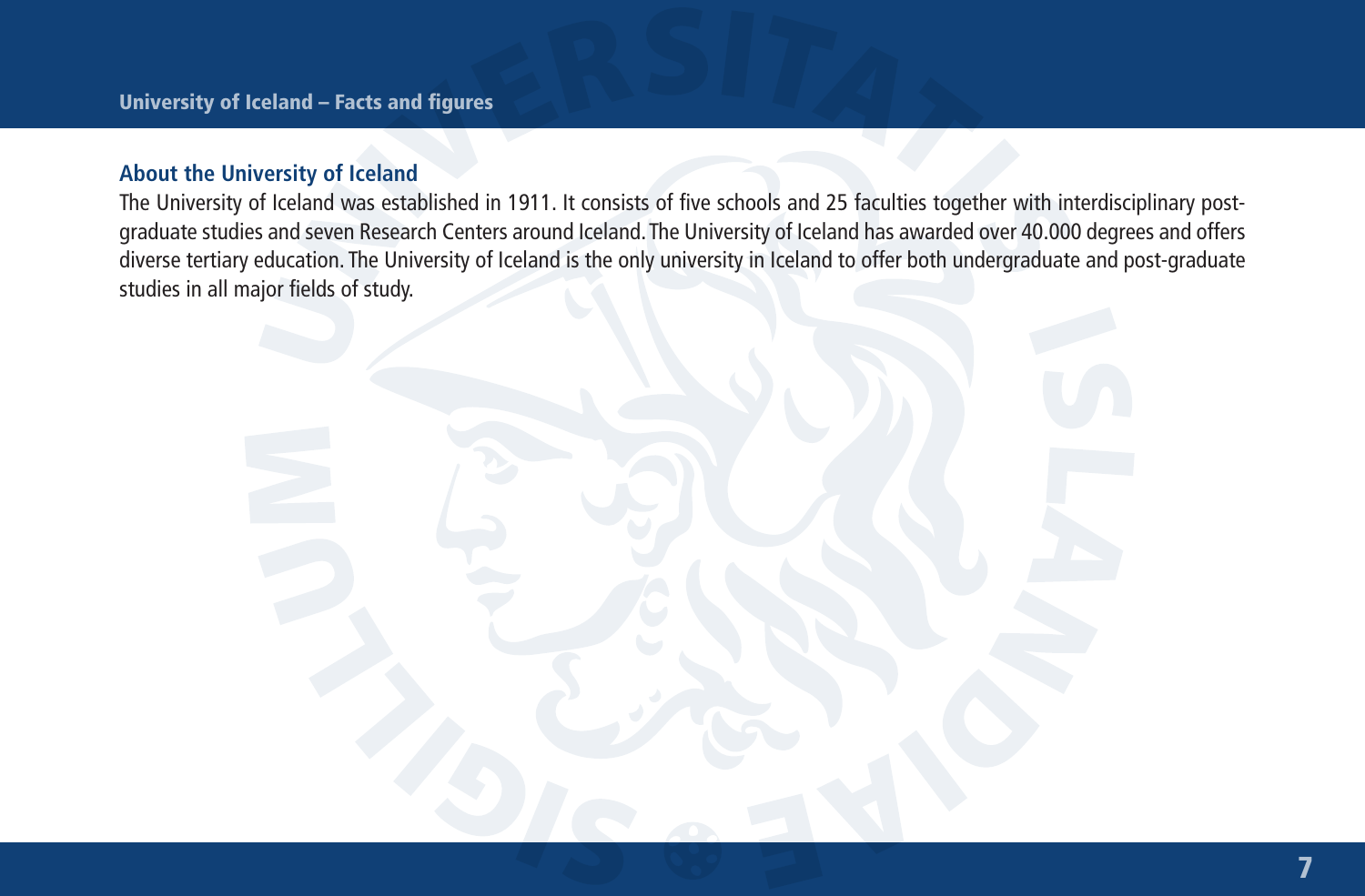# The year 2015 at a glance

| <b>Permanent staff</b>                                        | 1.577         |
|---------------------------------------------------------------|---------------|
| Academic staff                                                | 755           |
| Female academic staff                                         | 44,9%         |
| Non-academic staff                                            | 822           |
| Female non-academic staff                                     | 54,5%         |
| <b>Students</b>                                               | 13.328        |
| Female students                                               | 65,7%         |
| Number of students per teacher*                               | 19            |
| International students                                        | 1.105 (8,3%)  |
| Degrees awarded                                               | 3.044         |
| Degrees awarded to female students                            | 68,0%         |
| PhD degrees awarded                                           | 63            |
| Female PhD graduates                                          | 52,4%         |
| ISI-publications**                                            | 820***        |
| <b>Citations</b>                                              | 31.813        |
| <b>Total budget (in MISK)</b>                                 | 17.764        |
| Non-governmental income (in MISK)                             | 5.590 (31,5%) |
| <b>Times Higher Education World University Rankings (THE)</b> | 222           |
| THE Ranking among Nordic universities (THE)                   | 13            |

\*Comprises professors, associate professors, assistant professors, adjuncts

\*\*ISI-publications (Institute for Scientific Information) are peer-reviewed publications listed in Thomson Reuters' citation databases

\*\*\*Estimated figure for 2015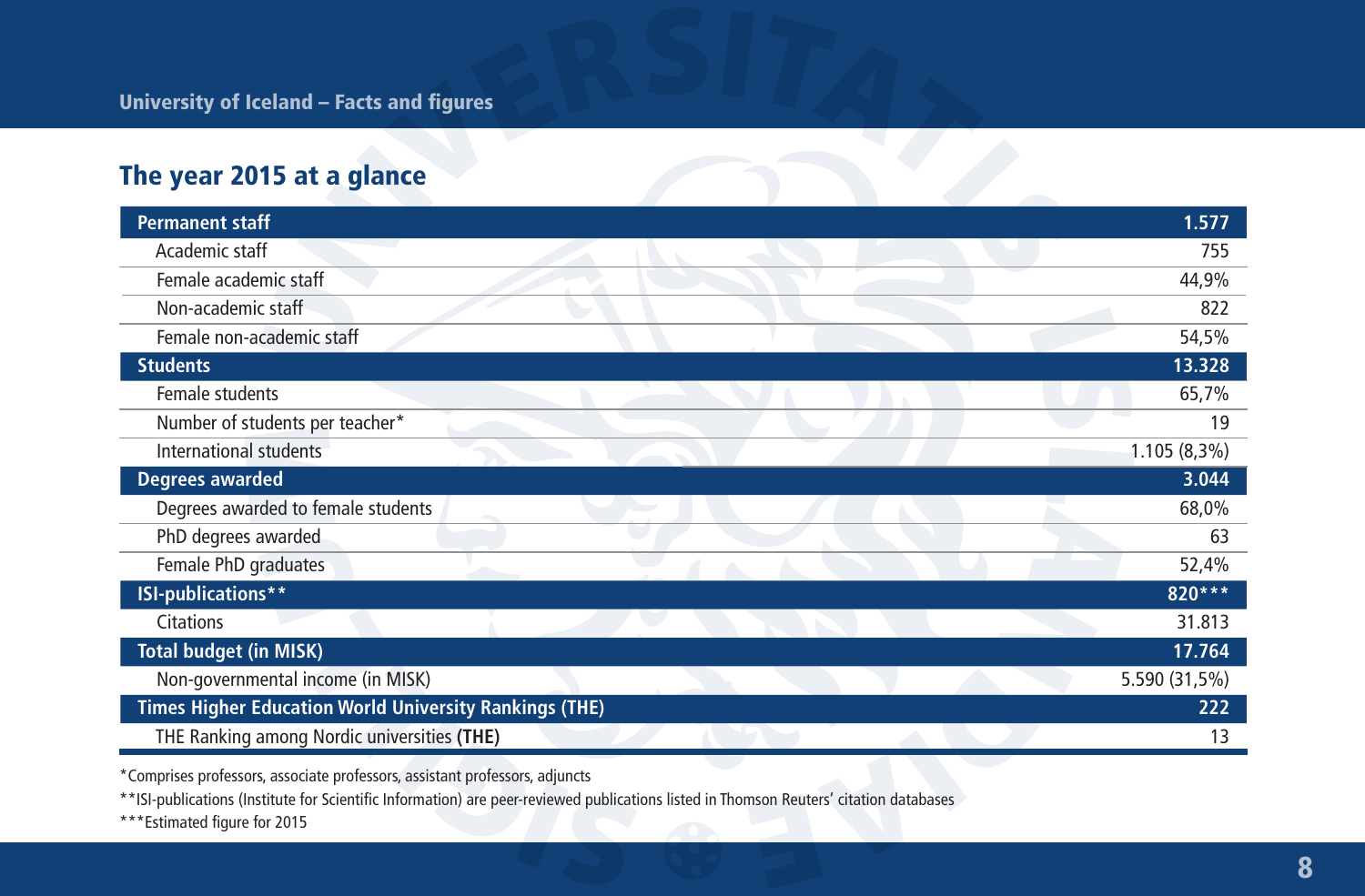## I. Human resources

## **I.1: Total number of permanent staff**

|                        | 2011  | 2012  | 2013  | 2014  | 2015  | FTEs 2015* |
|------------------------|-------|-------|-------|-------|-------|------------|
| Academic staff         | 685   | 685   | 709   | 728   | 755   | 82,2%      |
| Professors             | 257   | 261   | 265   | 275   | 286   | 85,2%      |
| Associate professors   | 153   | 156   | 157   | 160   | 159   | 87,2%      |
| Assistant professors   | 141   | 150   | 152   | 153   | 155   | 80,5%      |
| Adiuncts               | 84    | 77    | 89    | 95    | 101   | 62,1%      |
| Other academic staff** | 50    | 41    | 46    | 45    | 54    | 94,1%      |
| Non-academic staff***  | 701   | 683   | 751   | 794   | 822   | 87,7%      |
| <b>Total</b>           | 1.386 | 1.368 | 1.460 | 1.522 | 1.577 | 85,0%      |

\*FTE is equivalent to one employee working full-time for one year (the percentage shows the accumulated ratio of FTEs to University of Iceland's permanent staff title in 2015)

\*\*Incl. scholars and scientists

\*\*\*Researchers, administration and support services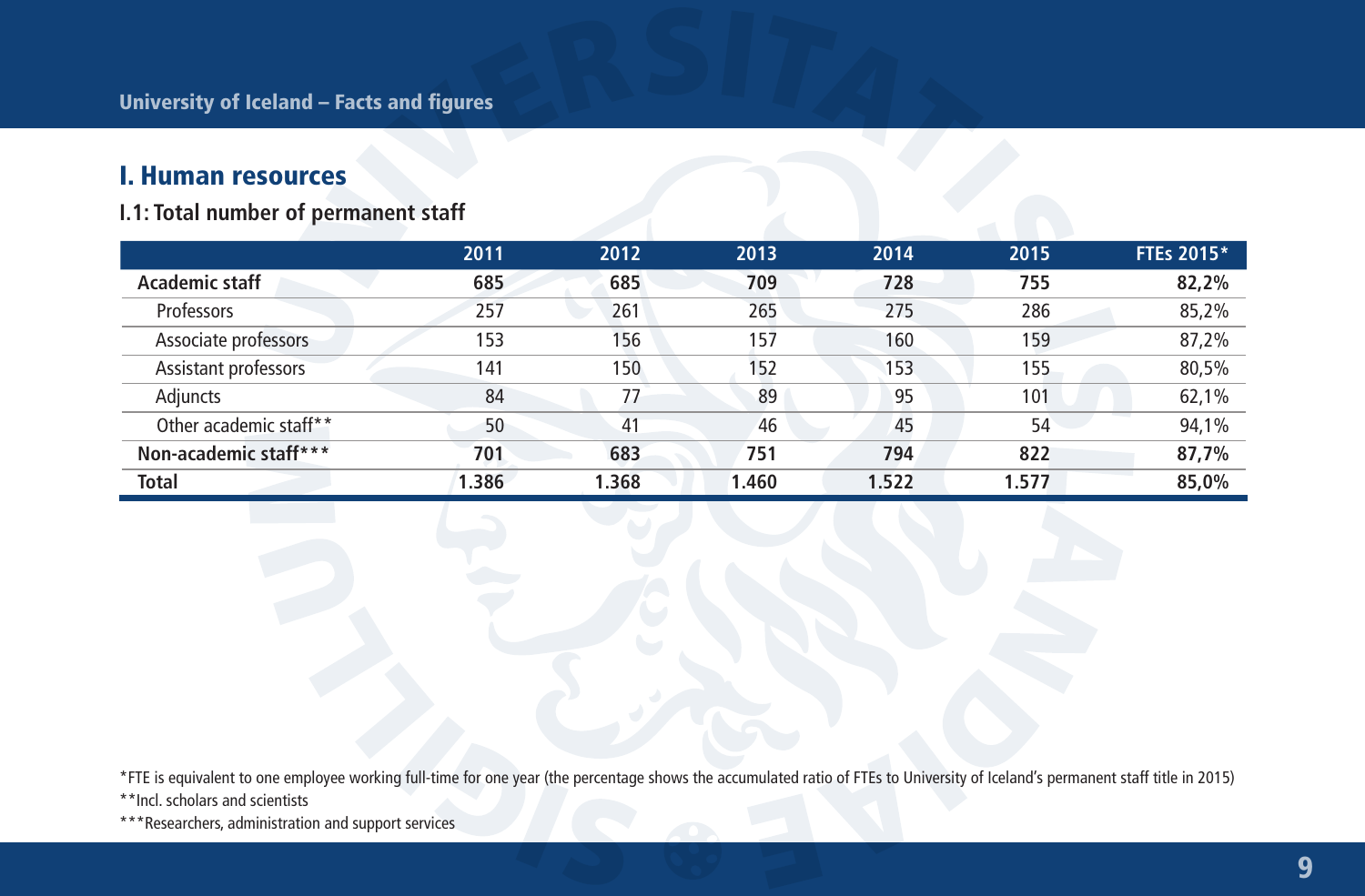# I. Human resources

**I.2: Academic staff by school (2015)**

|                                            | <b>Professors</b> | <b>Associate</b><br>professors | <b>Assistant</b><br>professors | <b>Adjuncts</b> | <b>Total</b> | <b>Number of</b><br>students per<br>teacher |
|--------------------------------------------|-------------------|--------------------------------|--------------------------------|-----------------|--------------|---------------------------------------------|
| School of Social Sciences                  | 48                | 34                             | 33                             | 21              | 136          | 32                                          |
| School of Health Sciences                  | 86                | 49                             | 42                             | 23              | 200          | 10                                          |
| <b>School of Humanities</b>                | 52                | 13                             | 20                             | 24              | 109          | 22                                          |
| <b>School of Education</b>                 | 23                | 30                             | 44                             | 28              | 125          | 16                                          |
| School of Engineering and Natural Sciences | 77                | 33                             | 16                             | 5               | 131          | 18                                          |
| <b>Total</b>                               | 286               | 159                            | 155                            | 101             | 701          | 19                                          |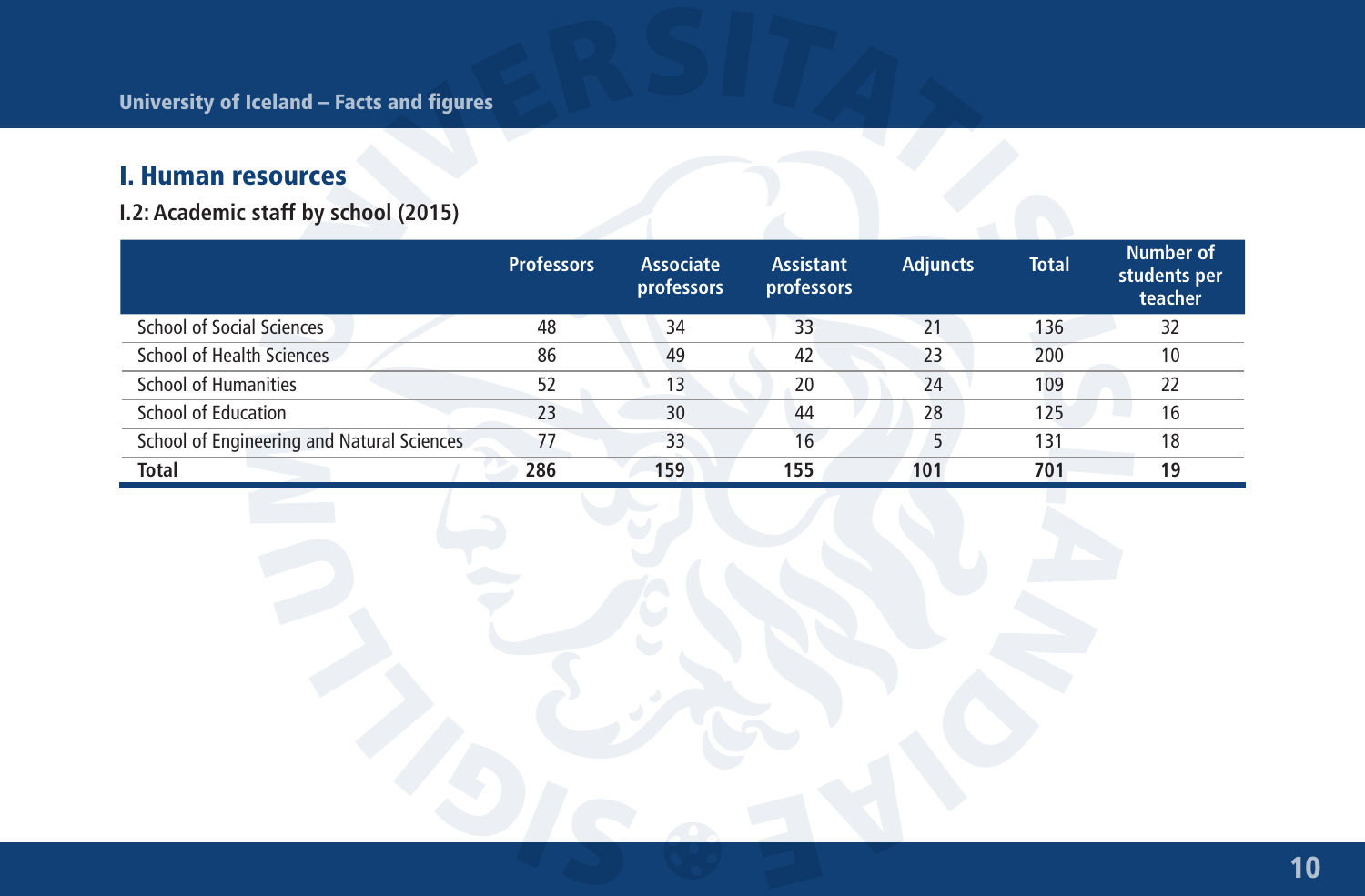## I. Human resources

**I.3: Proportion of permanent female staff 2011/2015**

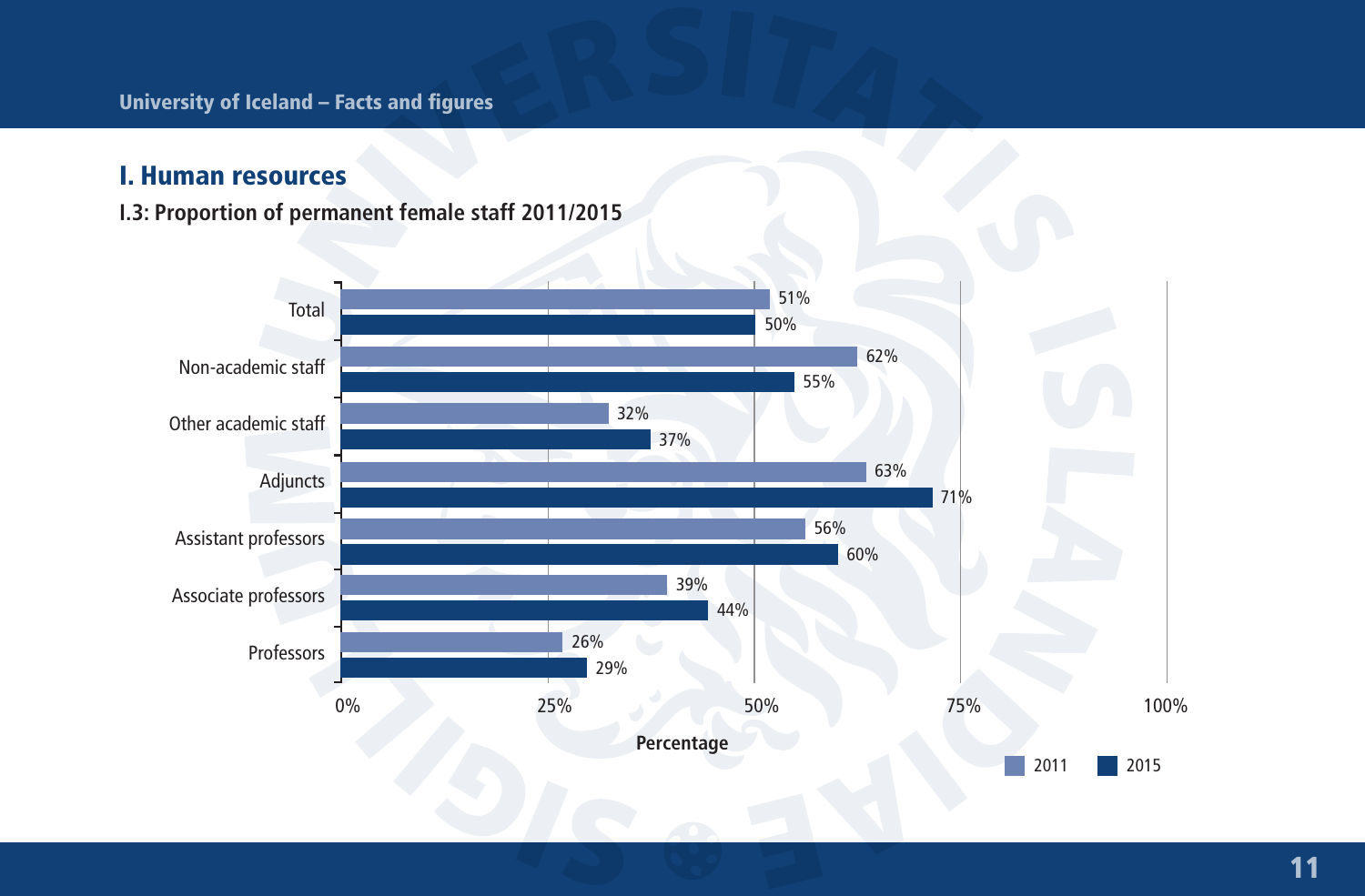# I. Human resources

## **I.4: Sessional teachers**

|                                      | 2011  | 2012  | 2013  | 2014         | 2015  |
|--------------------------------------|-------|-------|-------|--------------|-------|
| Number of sessional teachers         | 2.165 | 2.435 | 2.543 | 2.443        | 2.466 |
| Number of FTEs*                      | 283   | 219   | 224   | $21^{\circ}$ | 206   |
| Number of sessional teachers per FTE |       |       |       |              |       |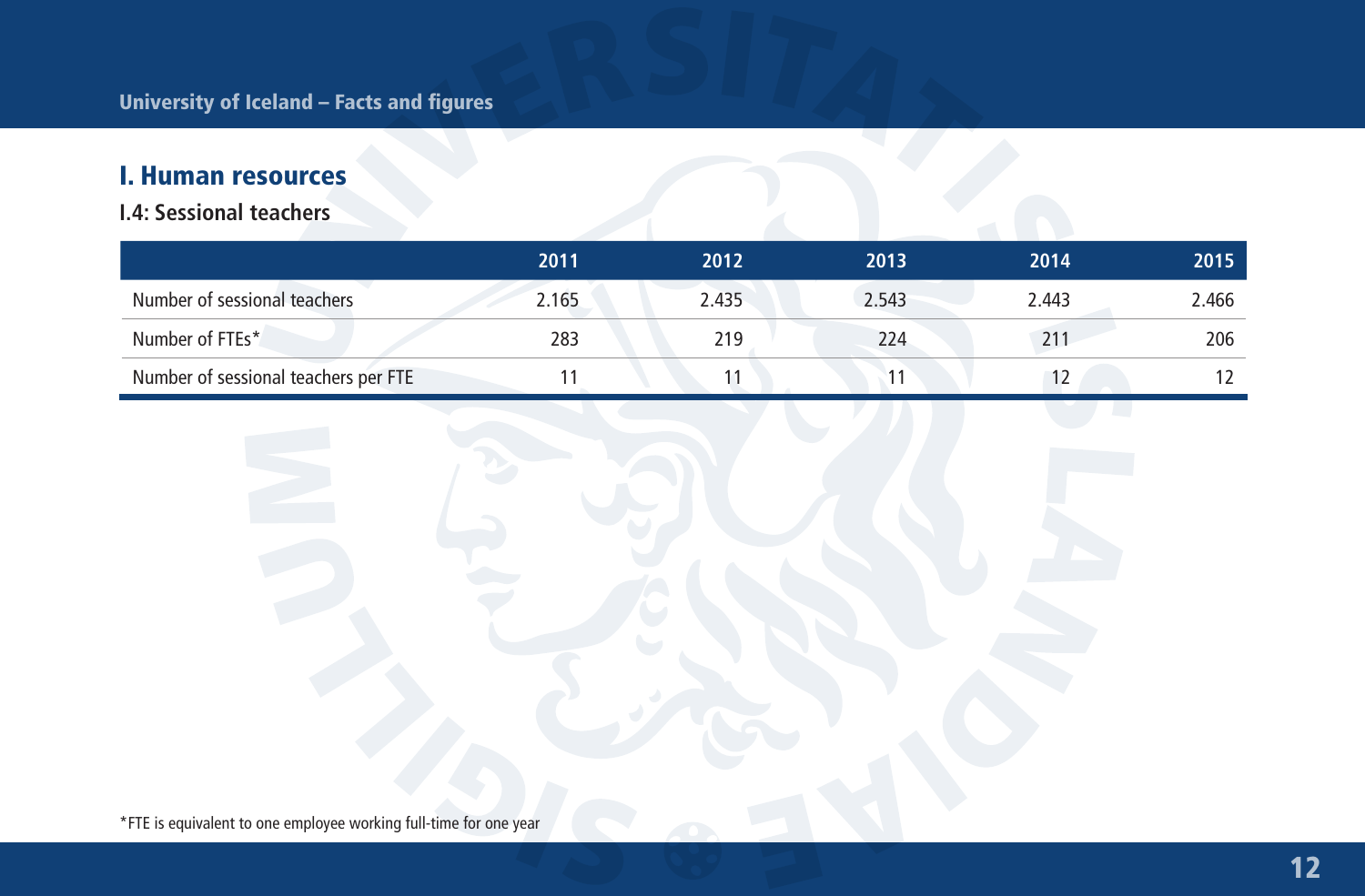# II. Students

**II.1: Total number of enrolled students by school**

|                                            | 2011   | 2012   | 2013   | 2014   | 2015   |
|--------------------------------------------|--------|--------|--------|--------|--------|
| School of Social Sciences                  | 4.768  | 5.014  | 4.743  | 4.658  | 4.307  |
| School of Health Sciences                  | 2.043  | 2.082  | 2.123  | 2.101  | 2.054  |
| School of Humanities                       | 2.731  | 2.925  | 2.693  | 2.613  | 2.383  |
| School of Education                        | 2.387  | 2.145  | 2.150  | 2.015  | 1.952  |
| School of Engineering and Natural Sciences | 2.213  | 2.195  | 2.208  | 2.262  | 2.315  |
| Interdisciplinary post-graduate studies    | 181    | 191    | 201    | 311    | 317    |
| Total*                                     | 14.323 | 14.552 | 14.118 | 13.960 | 13.328 |

\*The numbers comprise all enrolled students. The same student can be enrolled in more than one program (all figures are as of February each year)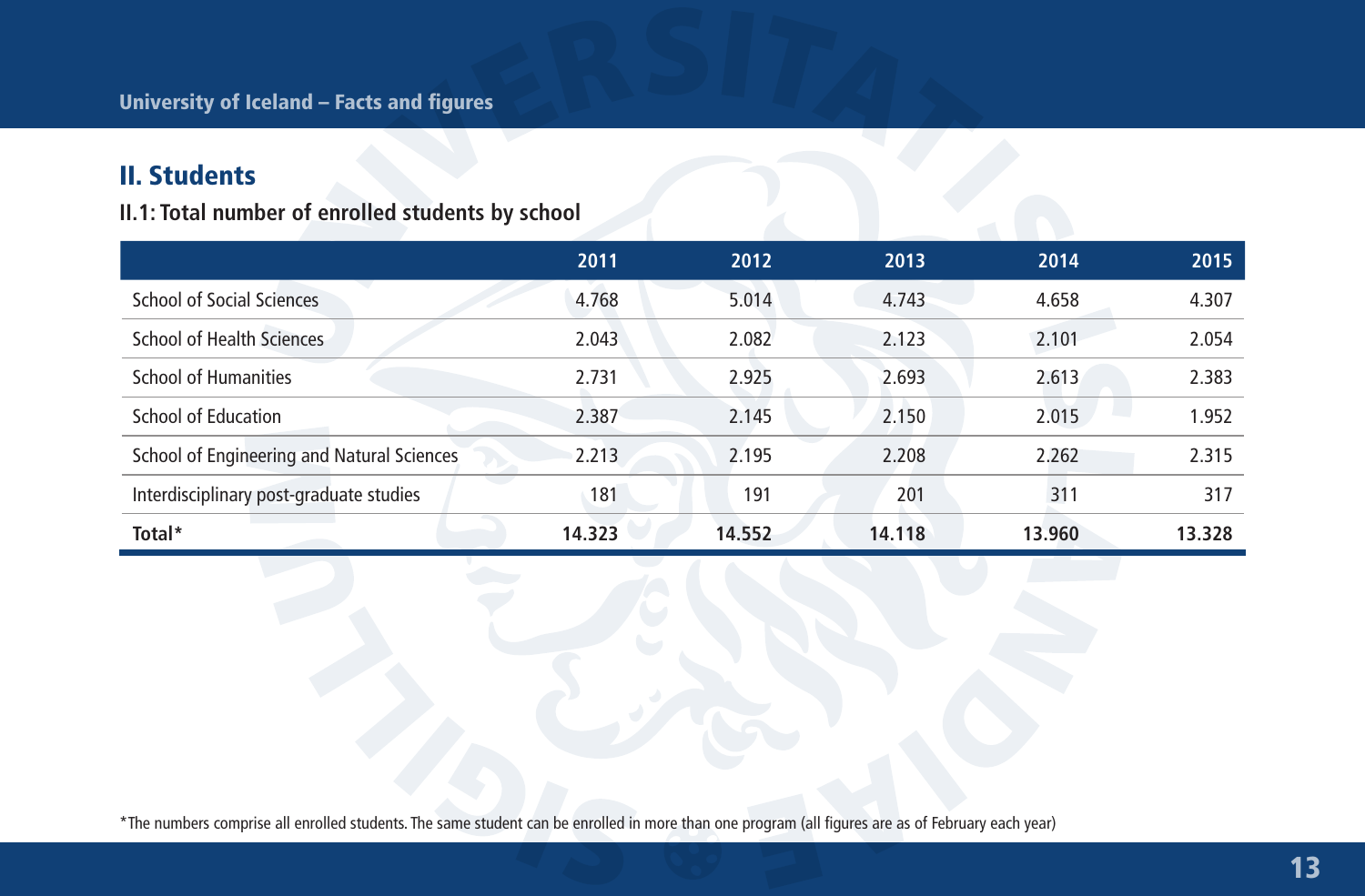# II. Students

**II.2: Proportion of students by level of degree**

|               | 2011  | 2012  | 2013  | 2014  | 2015  |
|---------------|-------|-------|-------|-------|-------|
| Undergraduate | 69,2% | 70,2% | 67,9% | 65,2% | 64,9% |
| Master's      | 23,4% | 23,0% | 24,5% | 25,4% | 25,2% |
| PhD           | 3,5%  | 3,3%  | 3,6%  | 3,7%  | 3,9%  |
| Other studies | 4,0%  | 3,5%  | 4,0%  | 5,7%  | 5,9%  |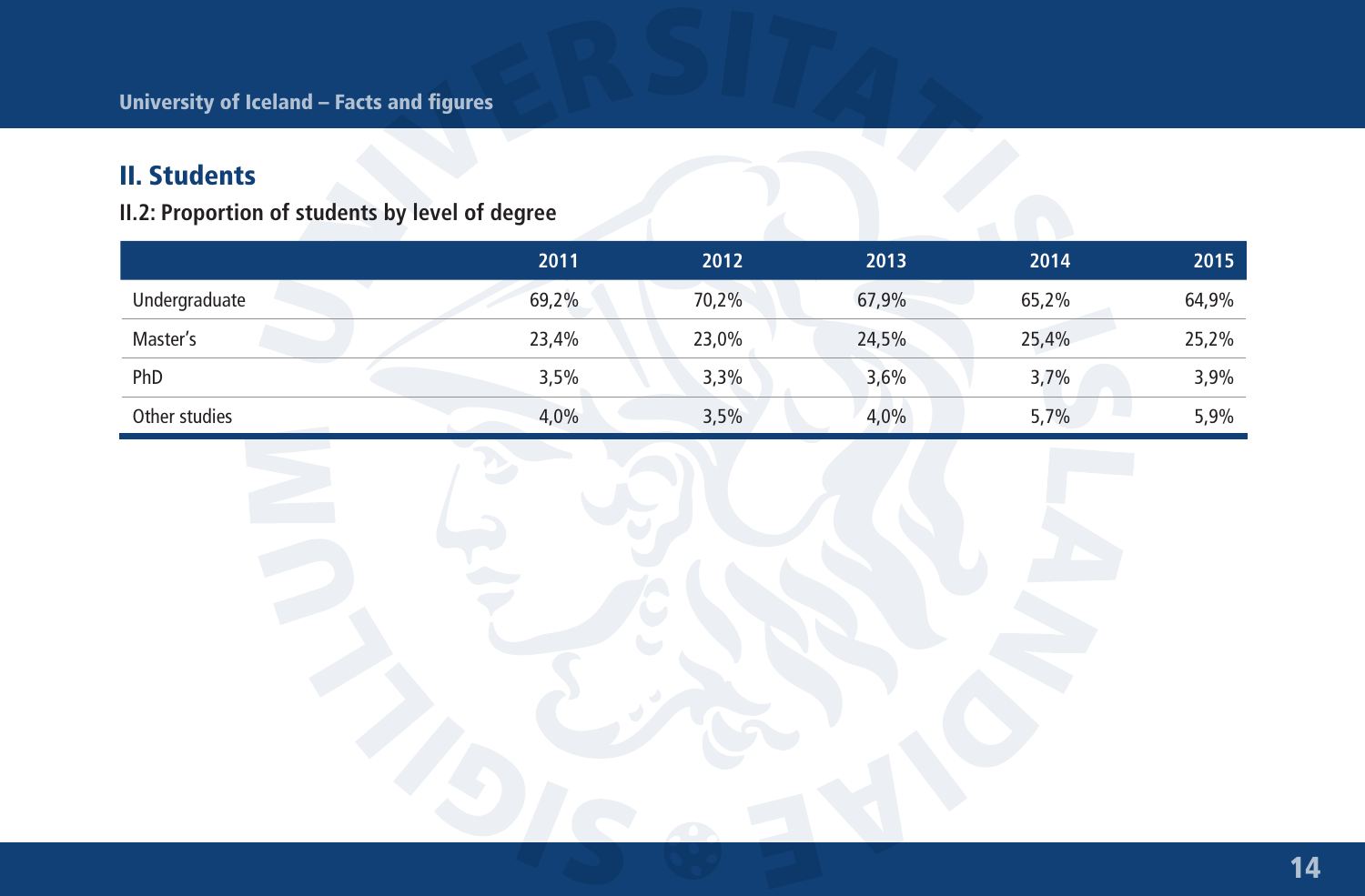# II. Students

**II.3: Proportion of females amongst students by level of degree 2011/2015**

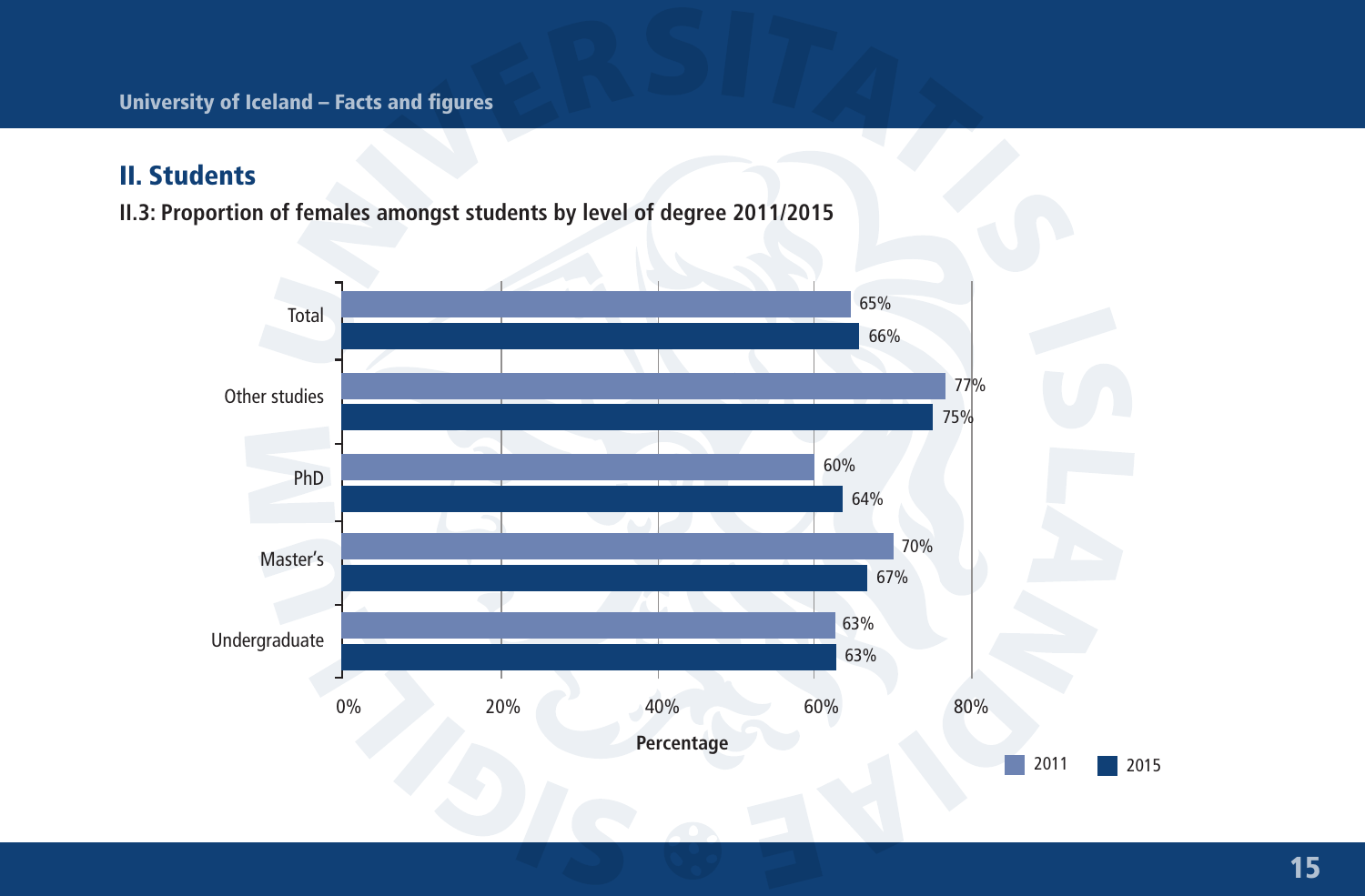# II. Students

**II.4: Undergraduate students by school 2011/2015**

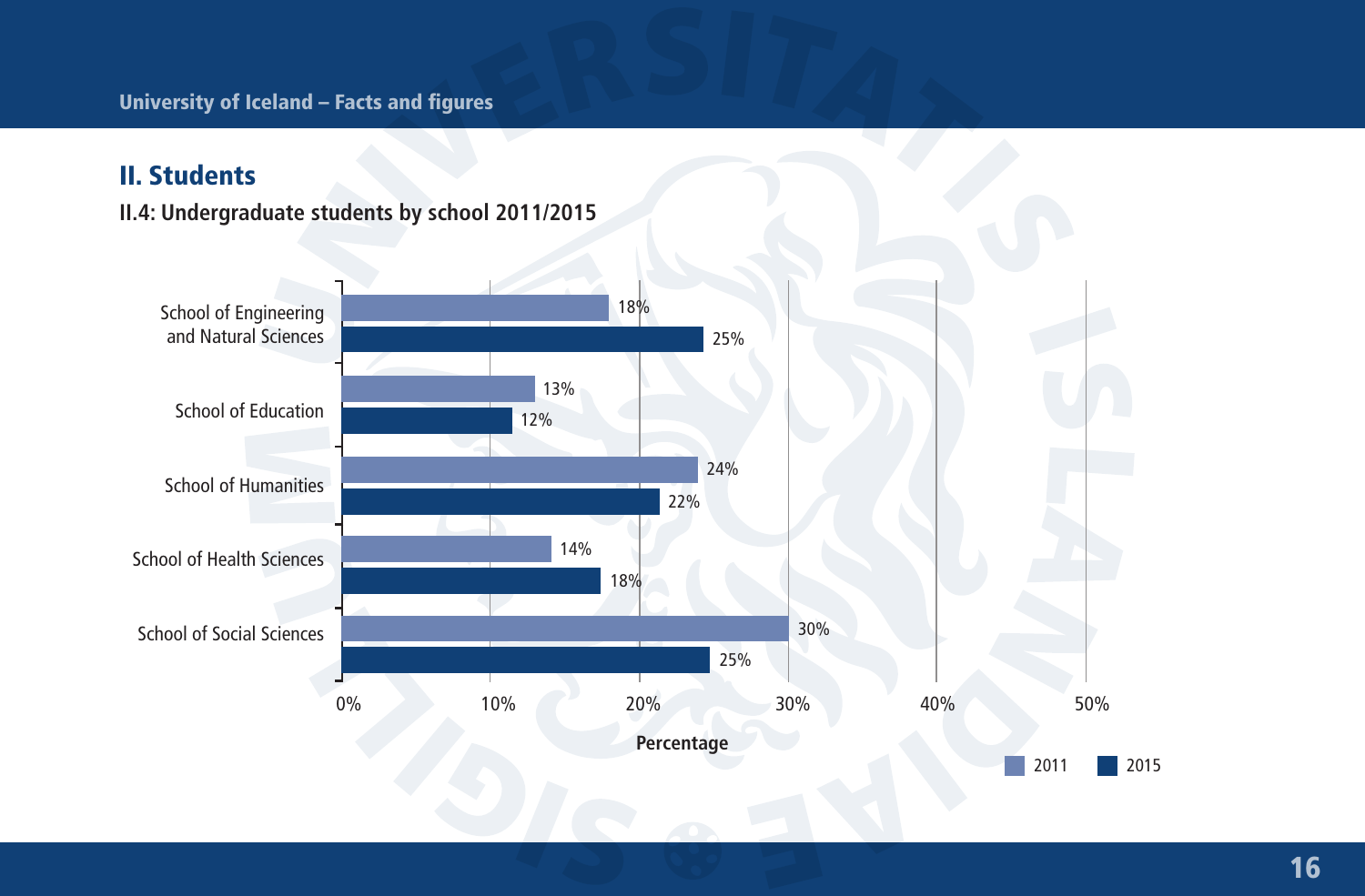# II. Students

**II.5: Master's and PhD students by school 2011/2015**

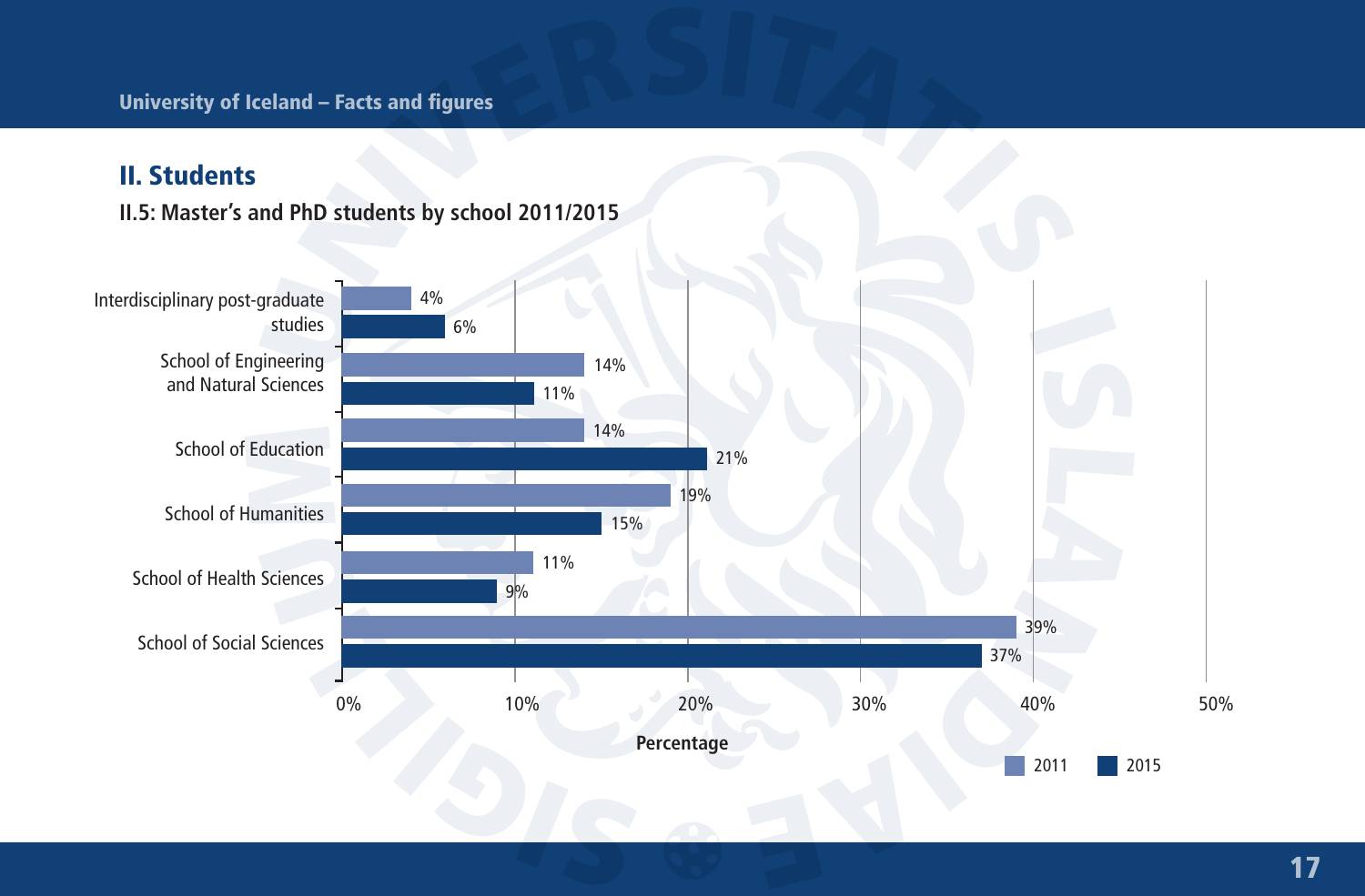# II. Students

**II.6: Number of international students by top 10 nationalities**

|                                               | 2011  | 2012 | 2013  | 2014  | 2015  |
|-----------------------------------------------|-------|------|-------|-------|-------|
| Germany                                       | 134   | 105  | 137   | 121   | 107   |
| USA                                           | 53    | 52   | 74    | 92    | 99    |
| Poland                                        | 60    | 57   | 82    | 66    | 85    |
| Denmark                                       | 66    | 70   | 64    | 54    | 66    |
| Spain                                         | 49    | 43   | 48    | 45    | 62    |
| France                                        | 64    | 48   | 60    | 58    | 56    |
| UK                                            | 33    | 39   | 45    | 50    | 47    |
| Finland                                       | 48    | 37   | 54    | 45    | 43    |
| China                                         | 48    | 25   | 31    | 26    | 36    |
| Sweden                                        | 45    | 26   | 50    | 44    | 35    |
| Other nationalities (total)                   | 421   | 389  | 507   | 468   | 469   |
| <b>Total number of international students</b> | 1.021 | 891  | 1.152 | 1.069 | 1.105 |
| <b>Total number of nationalities</b>          | 86    | 77   | 87    | 81    | 87    |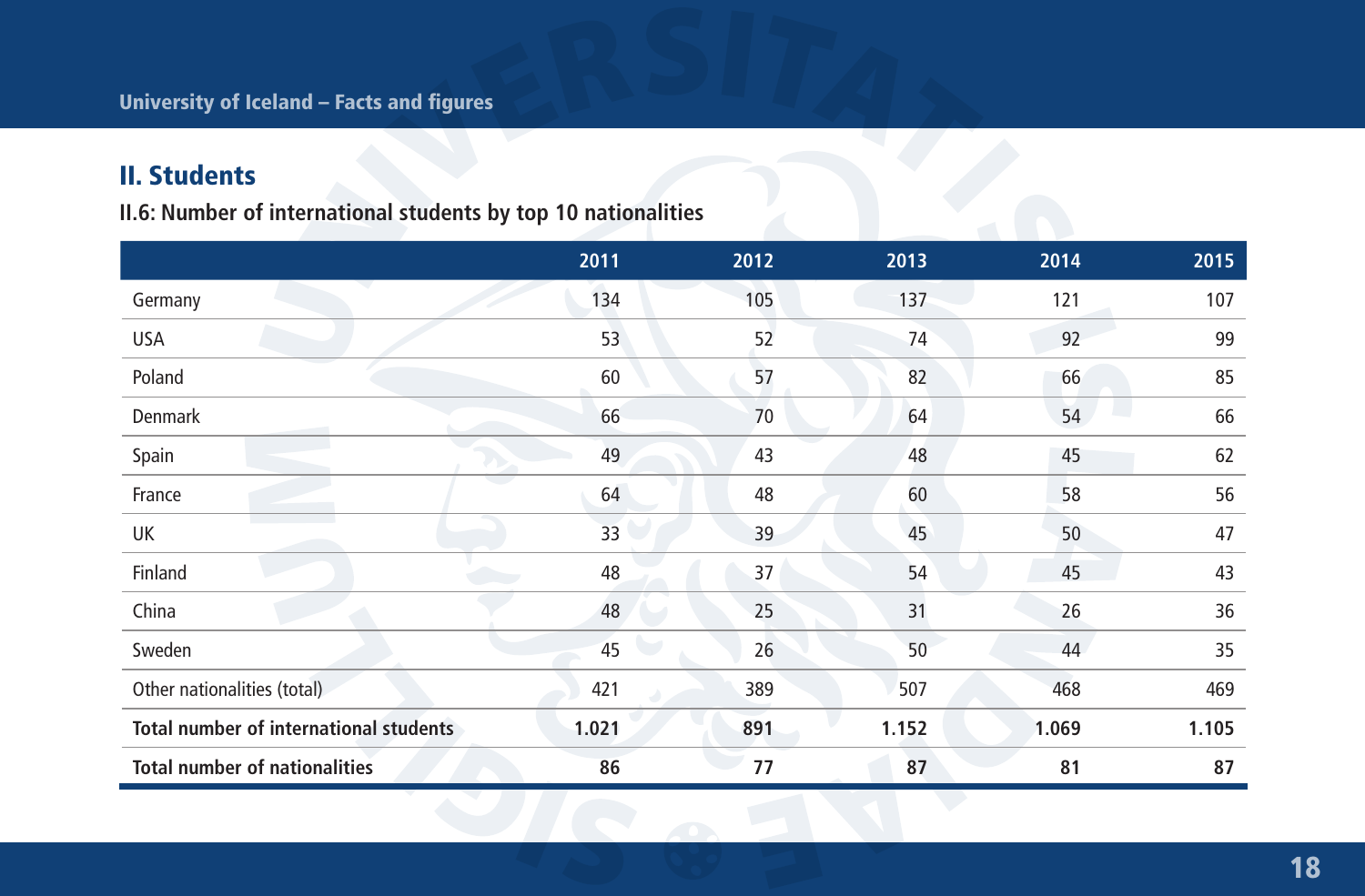# III. Degrees awarded

**III.1: Total number of awarded degrees by school**

|                                            | 2011  | 2012  | 2013  | 2014  | 2015  |
|--------------------------------------------|-------|-------|-------|-------|-------|
| School of Social Sciences                  | 827   | 1.011 | 958   | 1.013 | 998   |
| School of Health Sciences                  | 422   | 458   | 487   | 547   | 500   |
| School of Humanities                       | 382   | 411   | 380   | 462   | 471   |
| School of Education                        | 683   | 442   | 466   | 451   | 482   |
| School of Engineering and Natural Sciences | 363   | 442   | 395   | 439   | 504   |
| Interdisciplinary post-graduate studies    | 35    | 47    | 31    | 76    | 89    |
| <b>Total</b>                               | 2.712 | 2.811 | 2.717 | 2.988 | 3.044 |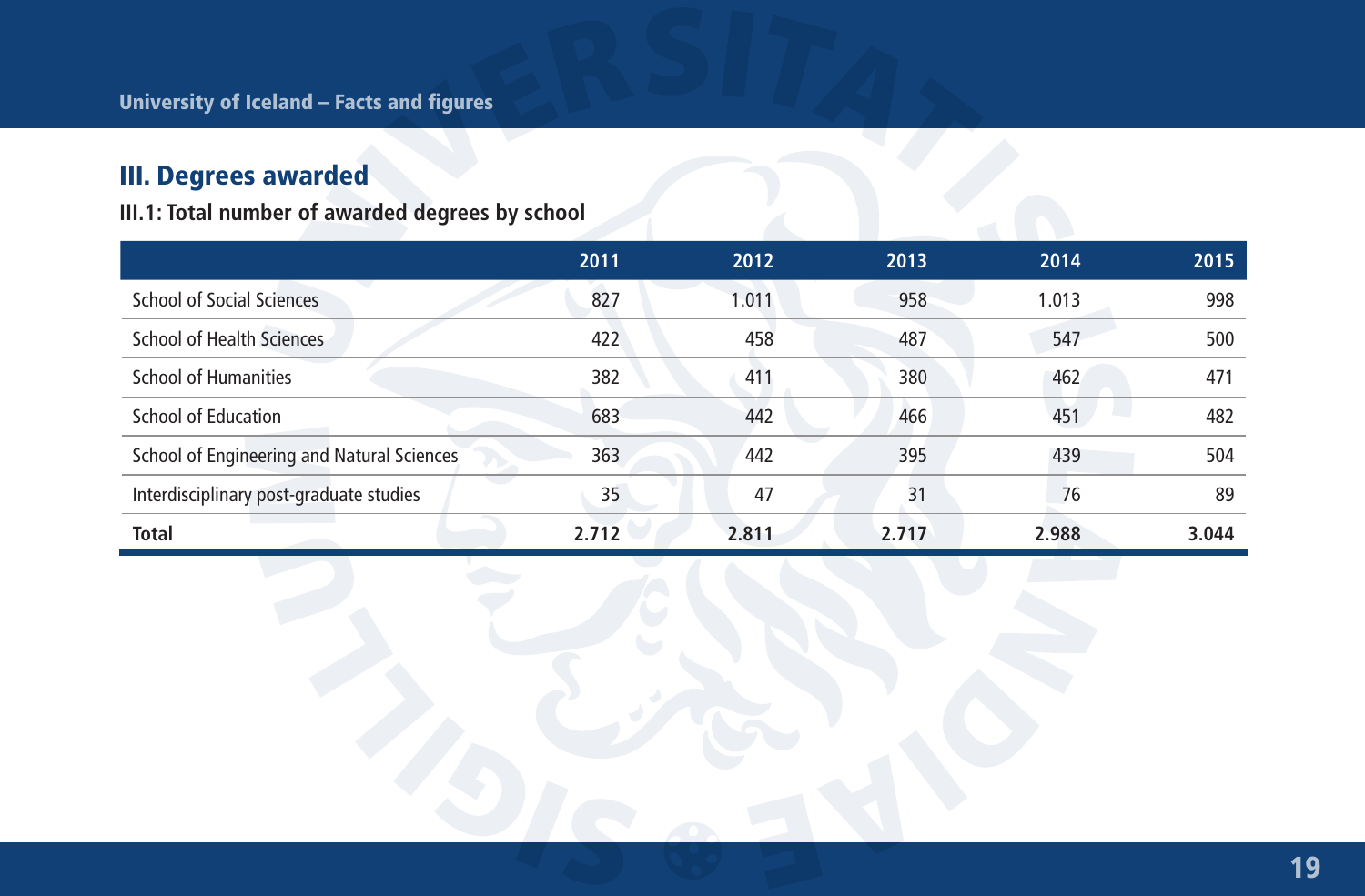# III. Degrees awarded

**III.2: Proportion of degrees awarded by level of degree**

|               | 2011  | 2012  | 2013  | 2014  | 2015  |
|---------------|-------|-------|-------|-------|-------|
| Undergraduate | 58,2% | 61,6% | 63,8% | 58,8% | 56,2% |
| Master's      | 27,3% | 27,7% | 30,0% | 23,8% | 31,7% |
| PhD           | 1,3%  | 1,8%  | 1,4%  | 1,7%  | 2,1%  |
| Other studies | 1,9%  | 8,5%  | 8,3%  | 9,9%  | 10,1% |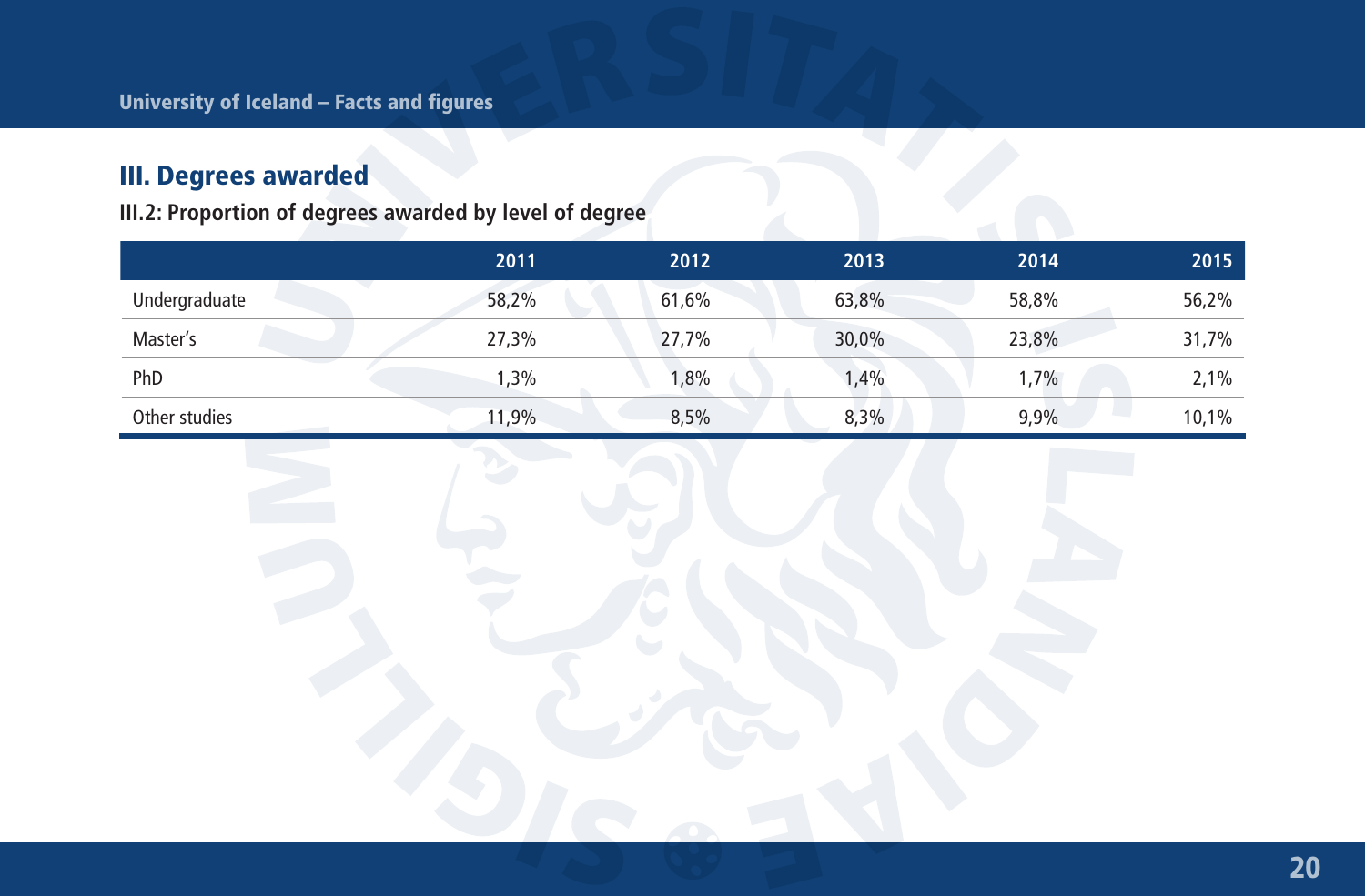## III. Degrees awarded

**III.3: Proportion of female graduates by level of degree 2011/2015**

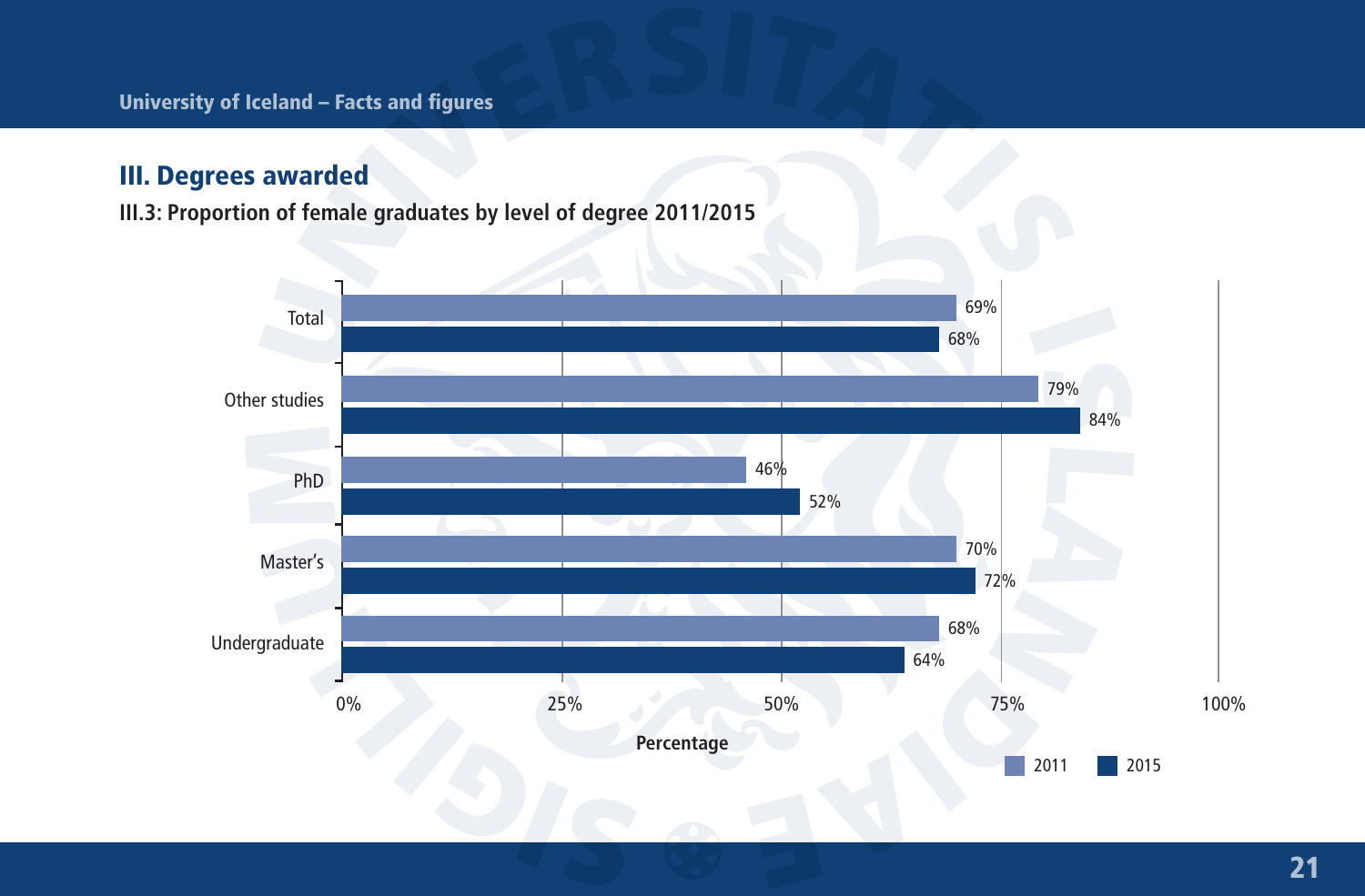**IV.1: Number of ISI-publications\* by University of Iceland's academic staff and citations**

|                         | 2011   | 2012   | 2013   | 2014   | 2015   |
|-------------------------|--------|--------|--------|--------|--------|
| <b>ISI-publications</b> | 663    | 740    | 804    |        | 820**  |
| Citations               | 16.330 | 21.248 | 24.913 | 28.721 | 31.813 |

\*ISI-publications (Institute for Scientific Information) are peer-reviewed publications listed in Thomson Reuters' citation databases

Source: Thomson Reuters Web of Science® Core Collection (ORGANIZATION-ENHANCED)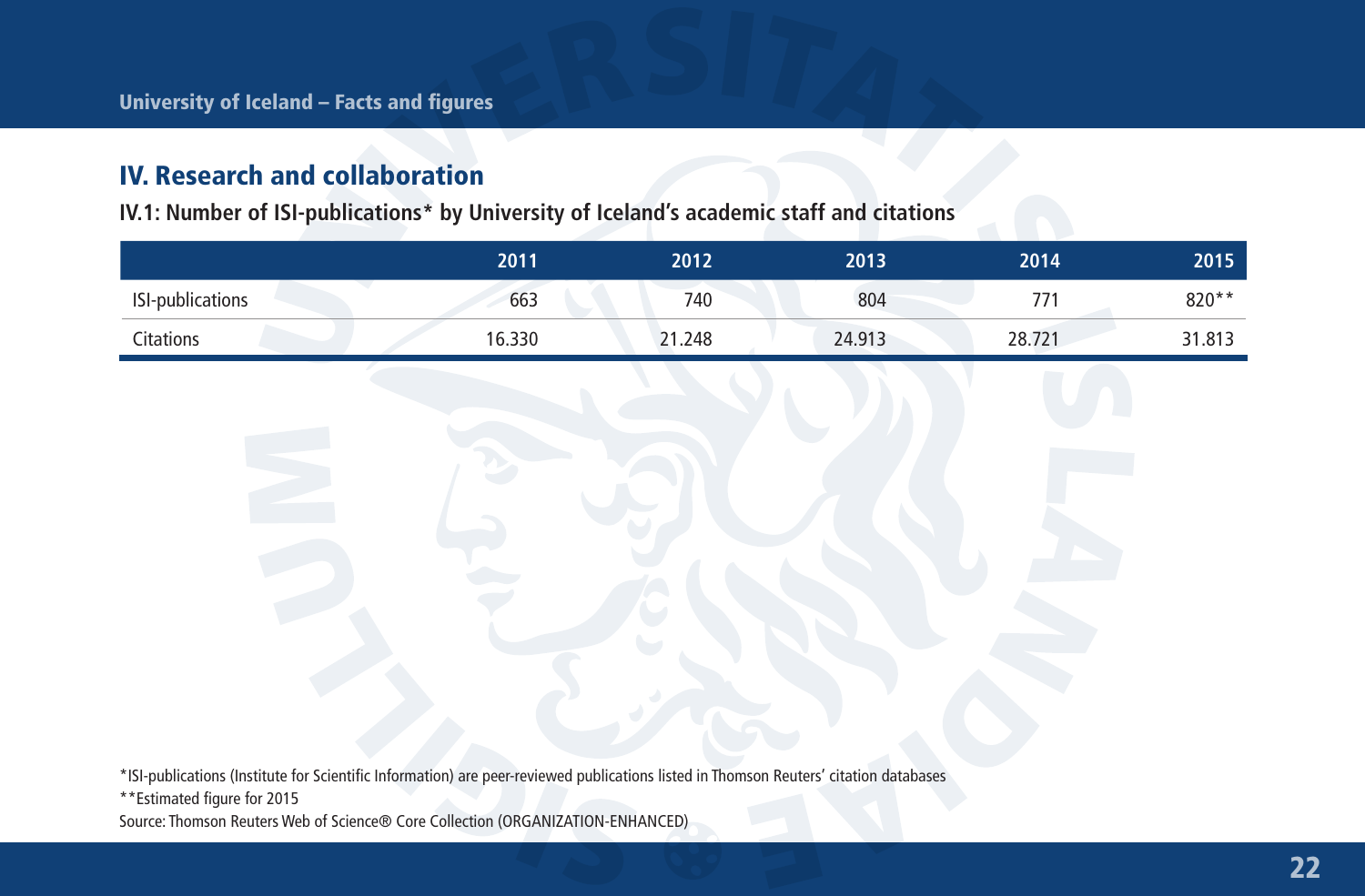**IV.2: Top 10 collaborating countries with University of Iceland by number of ISI-publications\* 2011-2015**



\*ISI-publications (Institute for Scientific Information) are peer-reviewed publications listed in Thomson Reuters' citation databases Source: Thomson Reuters Web of Science® Core Collection (ORGANIZATION-ENHANCED)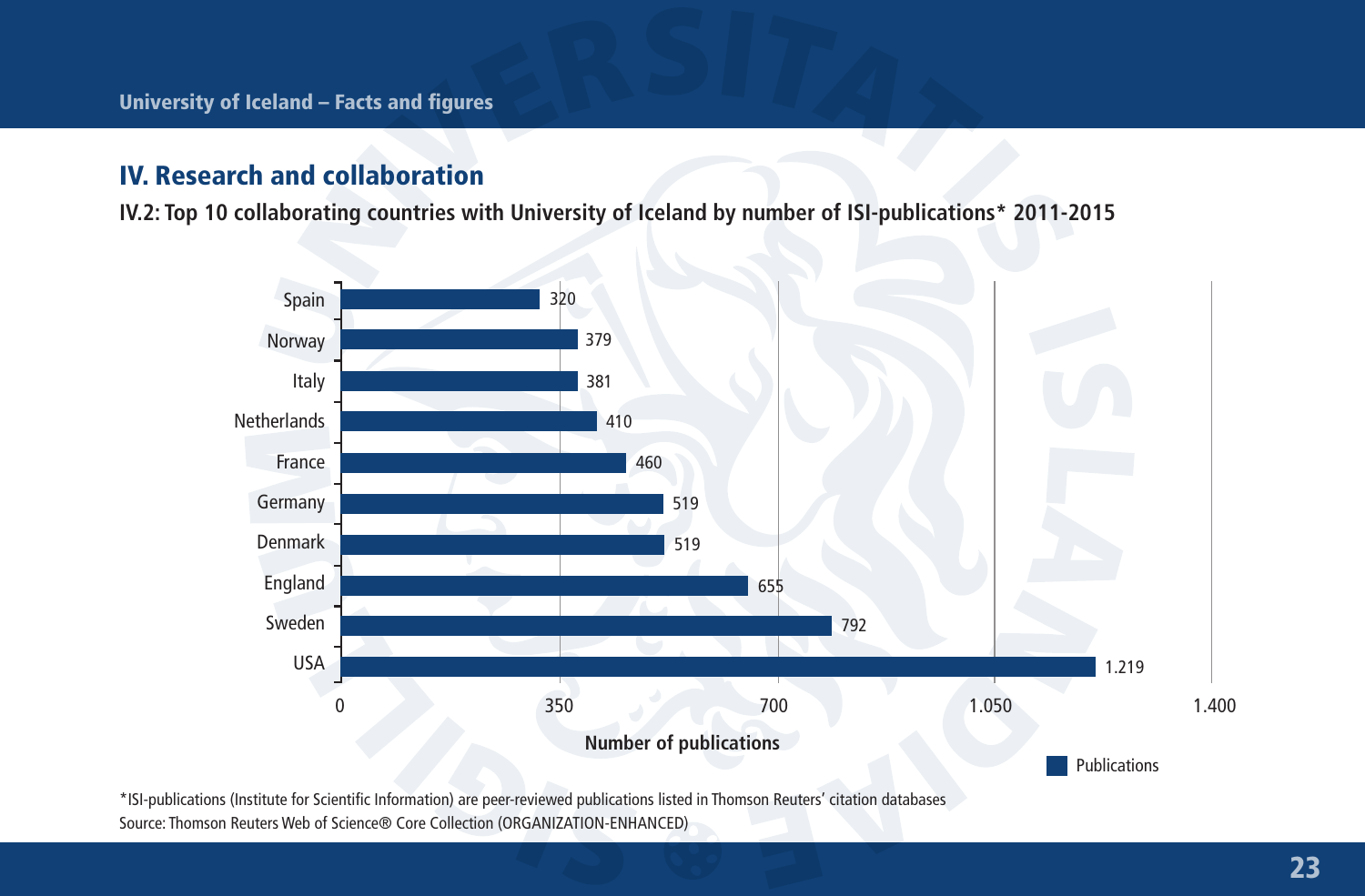**IV.3: University of Iceland's top collaborative partners by number of ISI-publications\* 2011-2015**

| <b>International universities</b>          | <b>Publications</b> | <b>International institutions</b>                         | <b>Publications</b> |
|--------------------------------------------|---------------------|-----------------------------------------------------------|---------------------|
| Harvard University (USA)                   | 315                 | National Institutes of Health (USA)                       | 320                 |
| University of Copenhagen (Denmark)         | 291                 | CNRS (France)                                             | 268                 |
| Karolinska Institutet (Sweden)             | 258                 | National Institutes of Health on Aging (USA)              | 239                 |
| University of Californina System (USA)     | 270                 | <b>Helmholtz Association (Germany)</b>                    | 139                 |
| Lund University (Sweden)                   | 214                 | Max Planck Society (Germany)                              | 139                 |
| Erasmus University Rotterdam (Netherlands) | 182                 | Broad Institute (USA)                                     | 98                  |
| Aarhus University (Denmark)                | 176                 | Goddard Space Flight Centre (USA)                         | 85                  |
| University of Washington (USA)             | 170                 | Mayo Clinic (USA)                                         | 85                  |
| University of Cambridge (UK)               | 159                 | Wellcome Trust Sanger Institute (UK)                      | 83                  |
| Uppsala University (Sweden)                | 157                 | Niels Bohr Institute (Denmark)                            | 72                  |
|                                            |                     |                                                           |                     |
| <b>International corporations</b>          | <b>Publications</b> | <b>Domestic partners</b>                                  | <b>Publications</b> |
| Novartis (Sviss)                           | 38                  | Landspitali - The National University Hospital of Iceland | 843                 |
| Amgen (USA)                                | 30                  | The Icelandic Heart Association                           | 243                 |
| Artep Inc. (USA)                           | 23                  | <b>Reykjavik University</b>                               | 118                 |
| GlaxoSmithKline (UK)                       | 19                  | deCODE Genetics                                           | 114                 |
| Novo Nordisk (Denmark)                     | 19                  | University of Akureyri                                    | 46                  |
| Merck & Company (USA)                      | 18                  | <b>Icelandic Met Office</b>                               | 43                  |
| Cardiovascular Engineering Inc. (USA)      | 12                  | <b>Icelandic Cancer Society</b>                           | 39                  |
| Praxis Inc. (USA)                          | 12                  | The Directorate of Health                                 | 35                  |
| Biospective Inc. (Canada)                  | 7                   | Marine Research Institute                                 | 35                  |

\*ISI-publications (Institute for Scientific Information) are peer-reviewed publications listed in Thomson Reuters' citation databases Source: Thomson Reuters InCites® / Thomson Reuters Web of Science® Core Collection (ORGANIZATION-ENHANCED)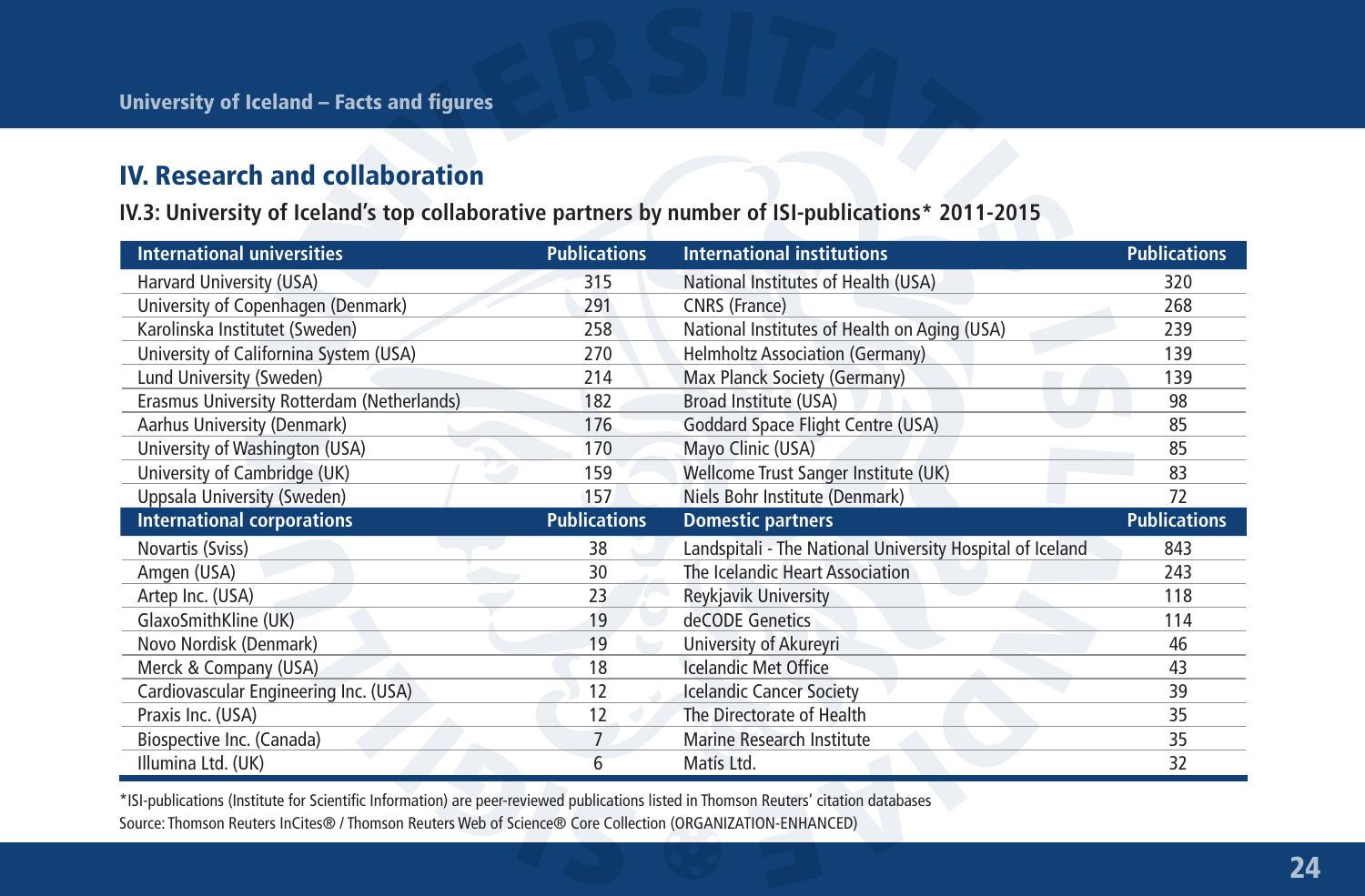**IV.4: Number of ISI-publications\* by scientific field within University of Iceland and impact for each field 2011-2015**

| <b>Field</b>                    | <b>Publications</b> | <b>Citations</b> | Percentage of cited<br>publications | Impact** |
|---------------------------------|---------------------|------------------|-------------------------------------|----------|
| <b>Agricultural Sciences</b>    | 96                  | 494              | 78%                                 | 1.14     |
| <b>Biology and Biochemistry</b> | 126                 | 1.398            | 73%                                 | 1.22     |
| Chemistry                       | 149                 | 1.250            | 86%                                 | 1.27     |
| Clinical Medicine               | 1.040               | 9.275            | 60%                                 | 1.73     |
| e.<br><b>Computer Science</b>   | 34                  | 103              | 53%                                 | 1.06     |
| <b>Economics and Business</b>   | 47                  | 206              | 55%                                 | 3.58     |
| <b>Educational Sciences</b>     | 60                  | 147              | 47%                                 | 0.77     |
| Engineering                     | 118                 | 794              | 75%                                 | 2.74     |
| <b>Environment and Ecology</b>  | 138                 | 1.091            | 82%                                 | 1.04     |
| Geosciences                     | 451                 | 4.071            | 82%                                 | 1.70     |
| <b>Humanities</b>               | 170                 | 110              | 30%                                 | 1.58     |
| Immunology                      | 123                 | 578              | 53%                                 | 0.60     |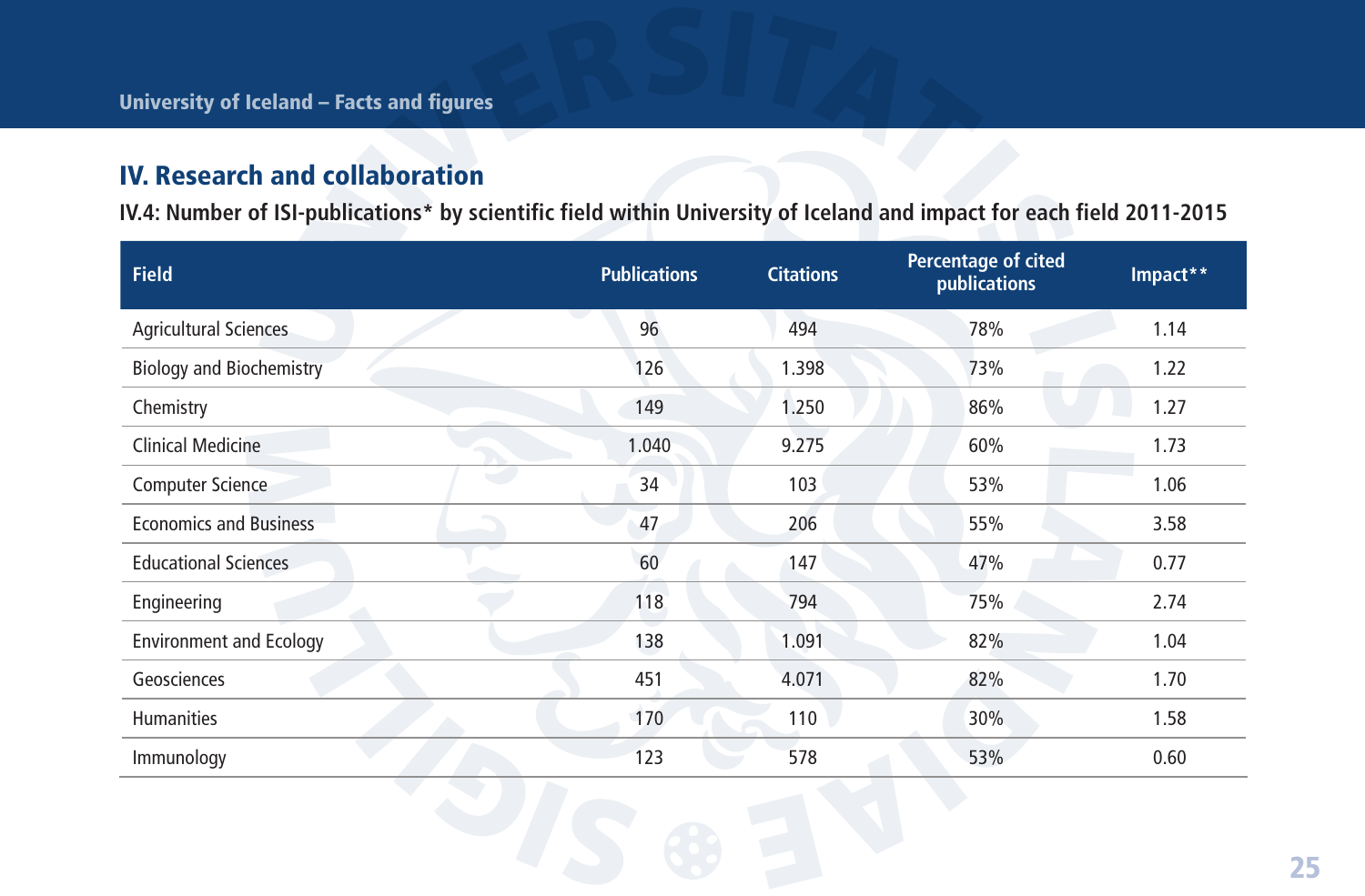| Materials Science                     | 44    | 285    | 77% | 1.38 |
|---------------------------------------|-------|--------|-----|------|
| <b>Mathematics</b>                    | 30    | 46     | 50% | 0.56 |
| Microbiology                          | 30    | 180    | 80% | 1.06 |
| <b>Molecular Biology and Genetics</b> | 224   | 13.158 | 93% | 5.75 |
| Multidisciplinary                     | 9     | 159    | 56% | 7.67 |
| Neuroscience and Behavior             | 121   | 1.549  | 61% | 2.14 |
| Pharmacology and Toxicology           | 96    | 584    | 56% | 0.80 |
| Physics                               | 254   | 2.206  | 83% | 1.32 |
| <b>Plant and Animal Science</b>       | 196   | 1.468  | 74% | 1.47 |
| Psychiatry and Psychology             | 166   | 782    | 58% | 1.02 |
| Social Sciences (General)             | 3     | 1.185  | 61% | 1.19 |
| Space Science                         | 139   | 4.769  | 96% | 3.17 |
| University of Iceland (total)         | 3.864 | 45.888 | 69% | 1.84 |

\*ISI-publications (Institute for Scientific Information) are peer-reviewed publications listed in Thomson Reuters' citation databases

\*\*World average within each field = 1.0. To explain, an 1.84 impact factor means 84% above world average

Source: Thomson Reuters. By Essential Science Indicators, InCites® adding also Educational Sciences and Humanities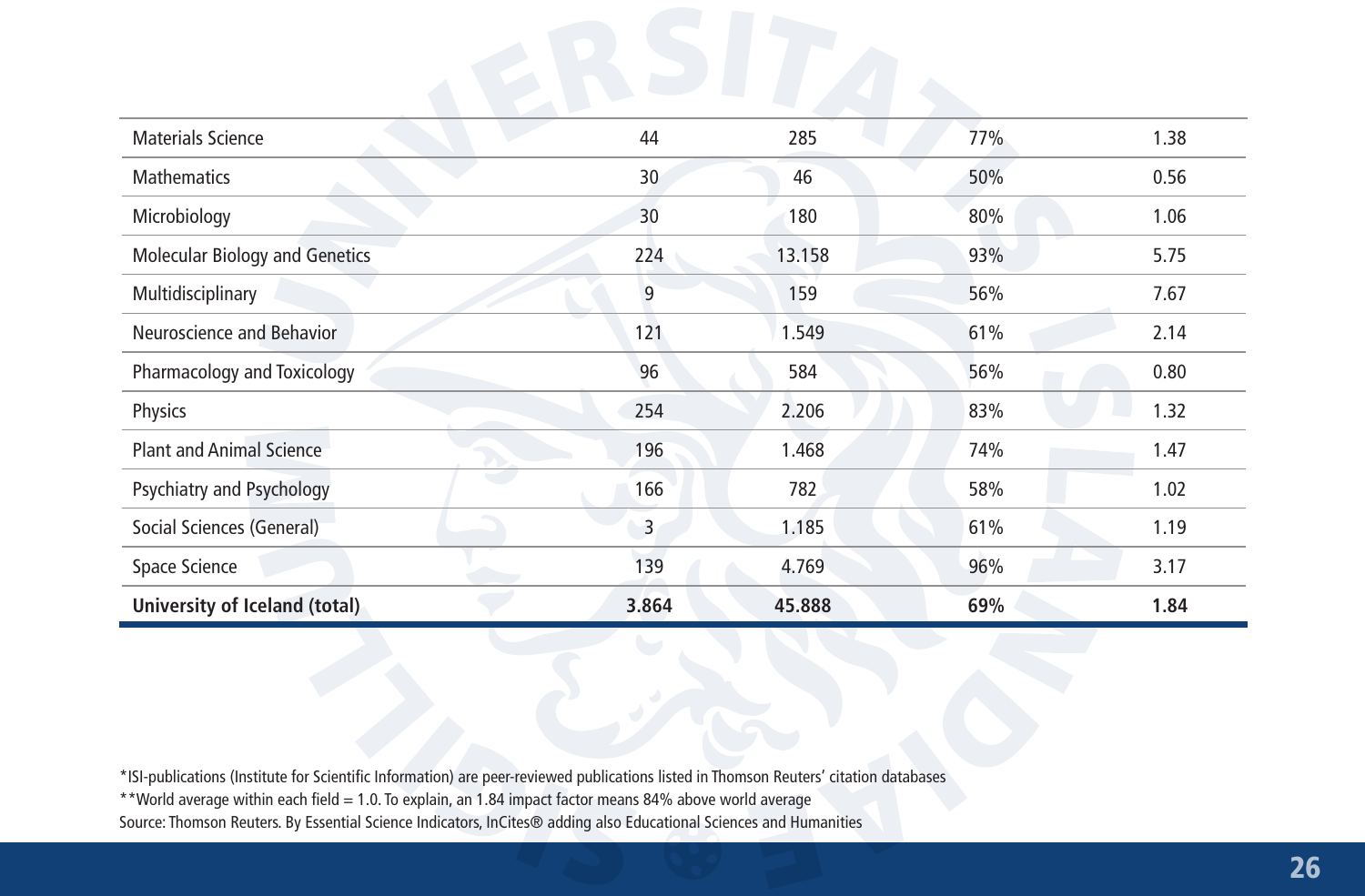# V. Funding and grants

**V.1: Funding and non-governmental income at fixed prices for 2015 (in MISK)**

|                                                          | 2011   | 2012   | 2013   | 2014   | 2015   |
|----------------------------------------------------------|--------|--------|--------|--------|--------|
| Governmental income                                      | 10.288 | 10.326 | 10.827 | 11.329 | 12.174 |
| Non-governmental income                                  | 5.690  | 5.775  | 5.327  | 4.990  | 5.590  |
| Percentage of non-governmental<br>income of total income | 35,6%  | 35,9%  | 33,0%  | 30,6%  | 31,5%  |
| <b>Total income</b>                                      | 15.978 | 16.101 | 16.154 | 16.319 | 17.764 |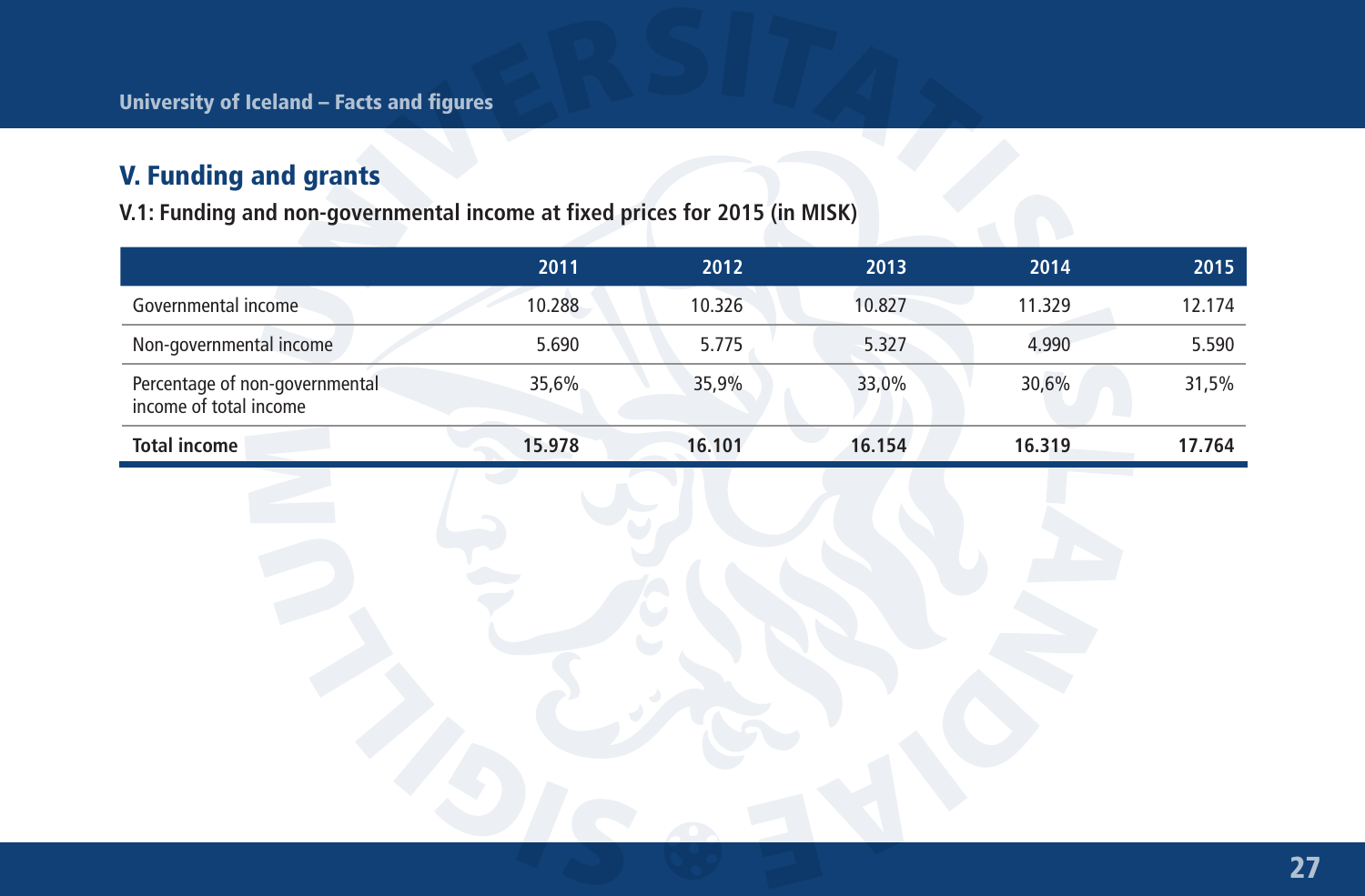## V. Funding and grants

**V.2: Funding and non-governmental income per student (FTE\*) at fixed prices for 2015**

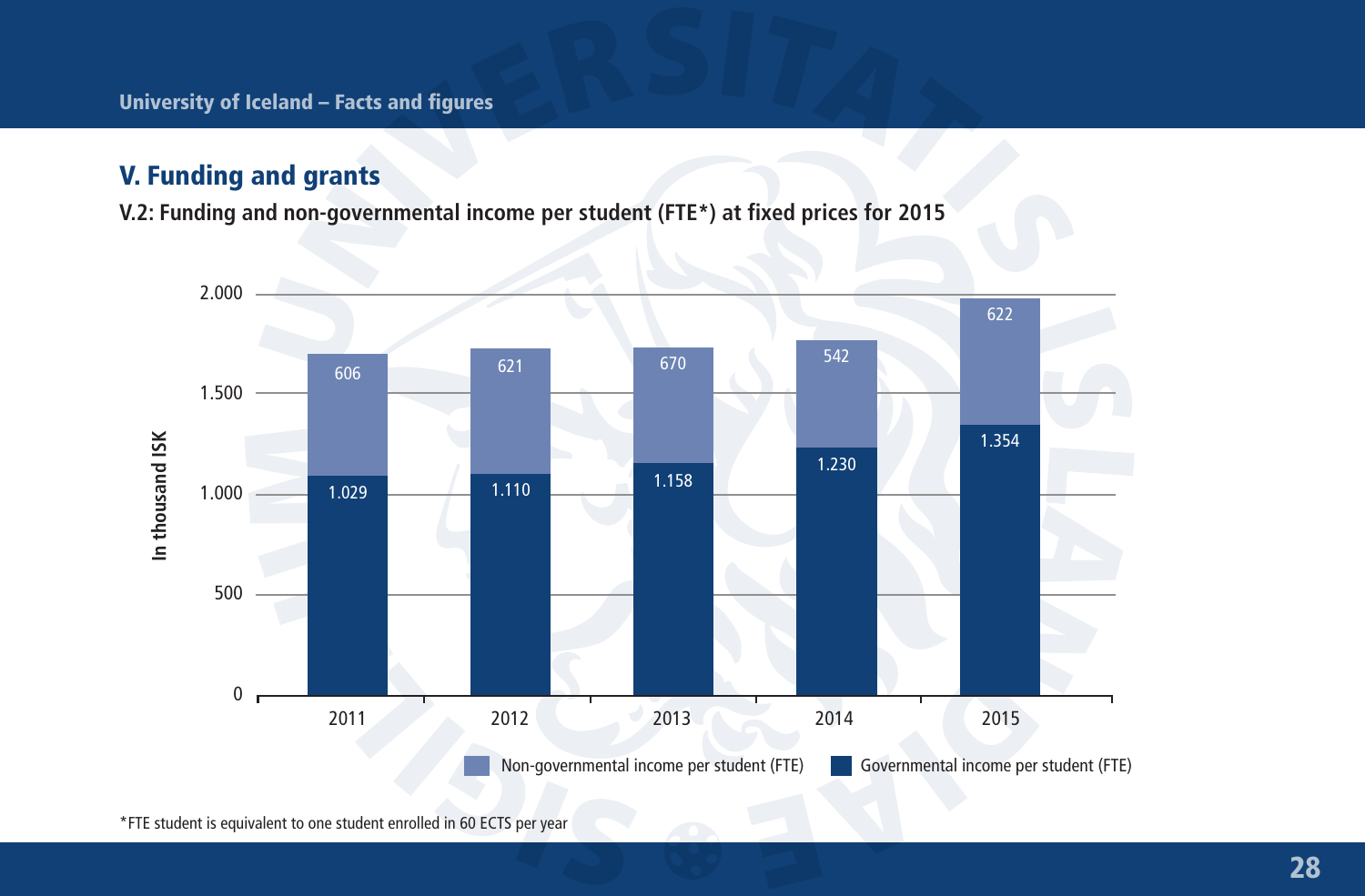# V. Funding and grants

**V.3: Grants awarded to the University of Iceland from the Icelandic Research Fund**

|                                                               | 2011  | 2012  | 2013  | 2014  | 2015  |
|---------------------------------------------------------------|-------|-------|-------|-------|-------|
| Total number of grants awarded to University<br>of Iceland    | 82    | 73    | 89    | 106   | 119   |
| Percentage of the total number of grants awarded<br>each year | 65.1% | 59.3% | 62.7% | 62.7% | 65,7% |
| Total amount awarded to University of<br>Iceland (in MISK)    | 494   | 454   | 566   | 815   | 1.996 |
| Percentage of the total amount awarded<br>each year           | 62,3% | 59.0% | 62.0% | 64.9% | 69.1% |

Source: RANNIS. Amounts are given in fixed prices for each year. Included are all grants awarded to a principal investigator from the University of Iceland or the University of Iceland's Science Institute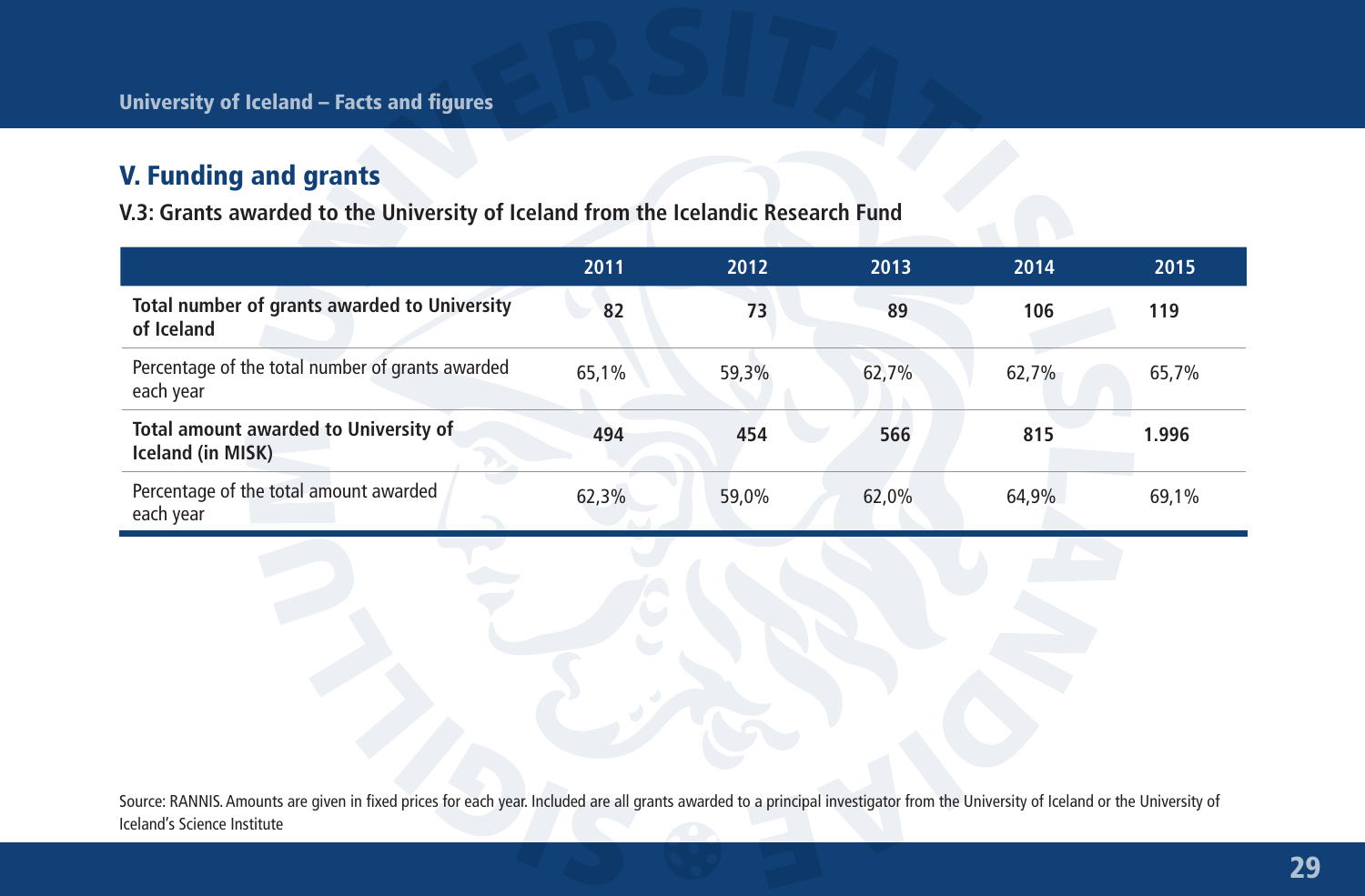# V. Funding and grants

**V.4: Grants awarded to the University of Iceland from the EU's 7th Framework Program and Horizon 2020**

|                                         | 2011  | 2012  | 2013 | 2014  | 2015  |
|-----------------------------------------|-------|-------|------|-------|-------|
| Number of projects                      |       |       |      |       |       |
| Total amount (in thousand $\epsilon$ )* | 1.469 | 2.563 | .714 | 1.477 | 4.159 |

\*Total amount of each grant is listed once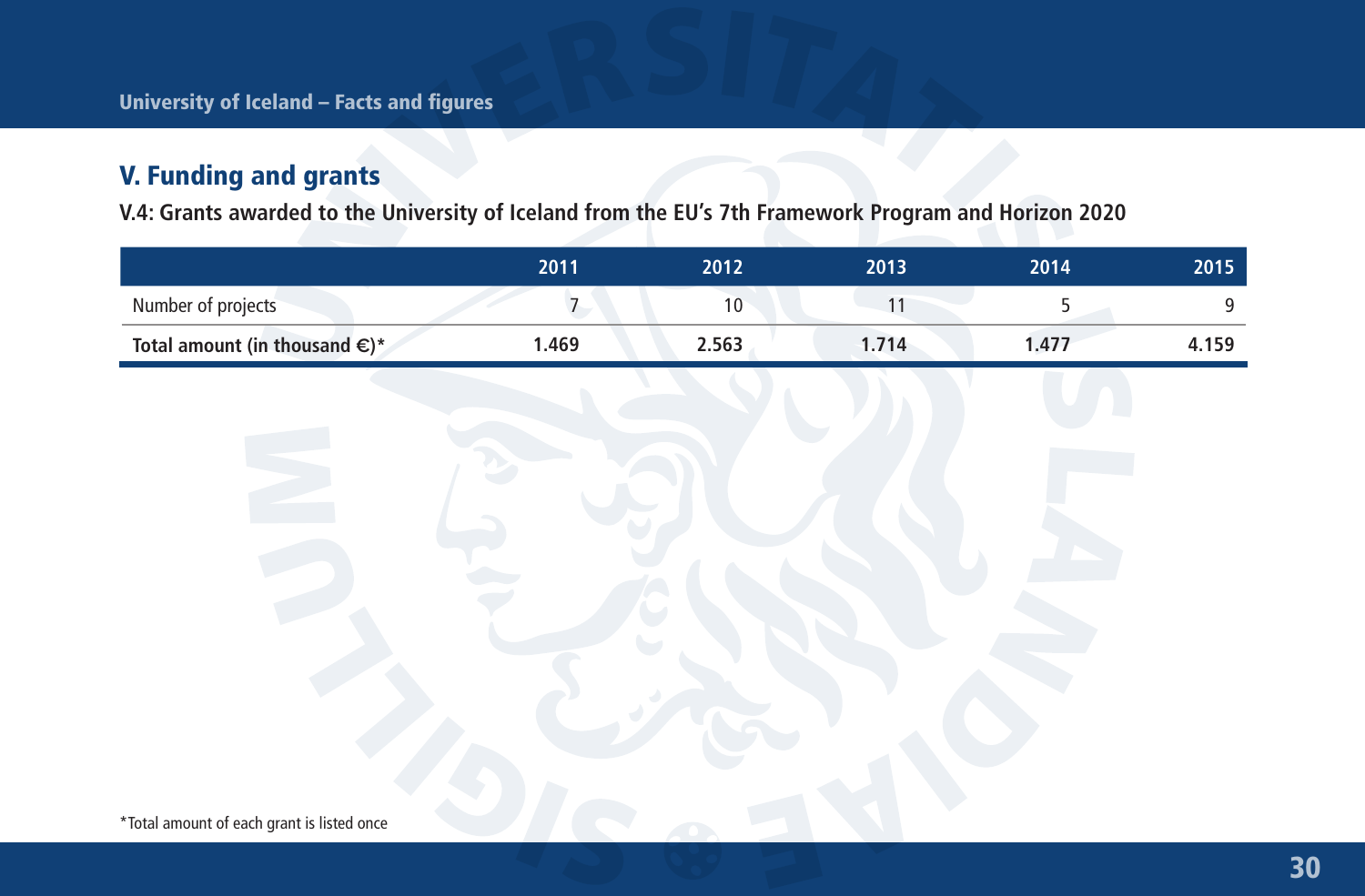# VI. Nordic countries – Comparison

**VI.1: Times Higher Education World University Rankings – Top 15 Nordic universities (2015)**

| Ranking | <b>University</b>                           | Country        | 2011 | 2012 | 2013 | 2014 | 2015 |
|---------|---------------------------------------------|----------------|------|------|------|------|------|
|         | Karolinska Institute                        | Sweden         | 32   | 42   | 36   | 44   | 28   |
| 2       | University of Helsinki                      | Finland        | 91   | 109  | 100  | 103  | 76   |
| 3       | Uppsala University                          | Sweden         | 87   | 106  | 111  | 98   | 81   |
| 4       | University of Copenhagen                    | <b>Denmark</b> | 135  | 130  | 150  | 160  | 82   |
| 5       | Lund University                             | Sweden         | 80   | 82   | 123  | 119  | 90   |
| 6       | Aarhus University                           | <b>Denmark</b> | 125  | 116  | 138  | 153  | 106  |
| 7       | University of Oslo                          | Norway         | 181  | 202  | 185  | 186  | 135  |
| 8       | Stockholm University                        | Sweden         | 131  | 116  | 103  | 98   | 136  |
| 9       | Royal Institute of Technology (KTH)         | Sweden         | 187  | 140  | 117  | 126  | 155  |
| 10      | Technical University of Denmark (DTU)       | <b>Denmark</b> | 178  | 149  | 117  | 121  | 167  |
| 11      | University of Gothenburg                    | Sweden         | 206  | 218  | 223  | 242  | 180  |
| 12      | University of Bergen                        | Norway         | 191  | 228  | 208  | 223  | 182  |
| 13      | <b>University of Iceland</b>                | Iceland        | 277  | 271  | 269  | 270  | 222  |
| 14      | Swedish University of Agricultural Sciences | Sweden         | 237  | 286  | 258  | 273  | 243  |
| 15      | Copenhagen Business School                  | <b>Denmark</b> | N/A  | N/A  | N/A  | N/A  | 244  |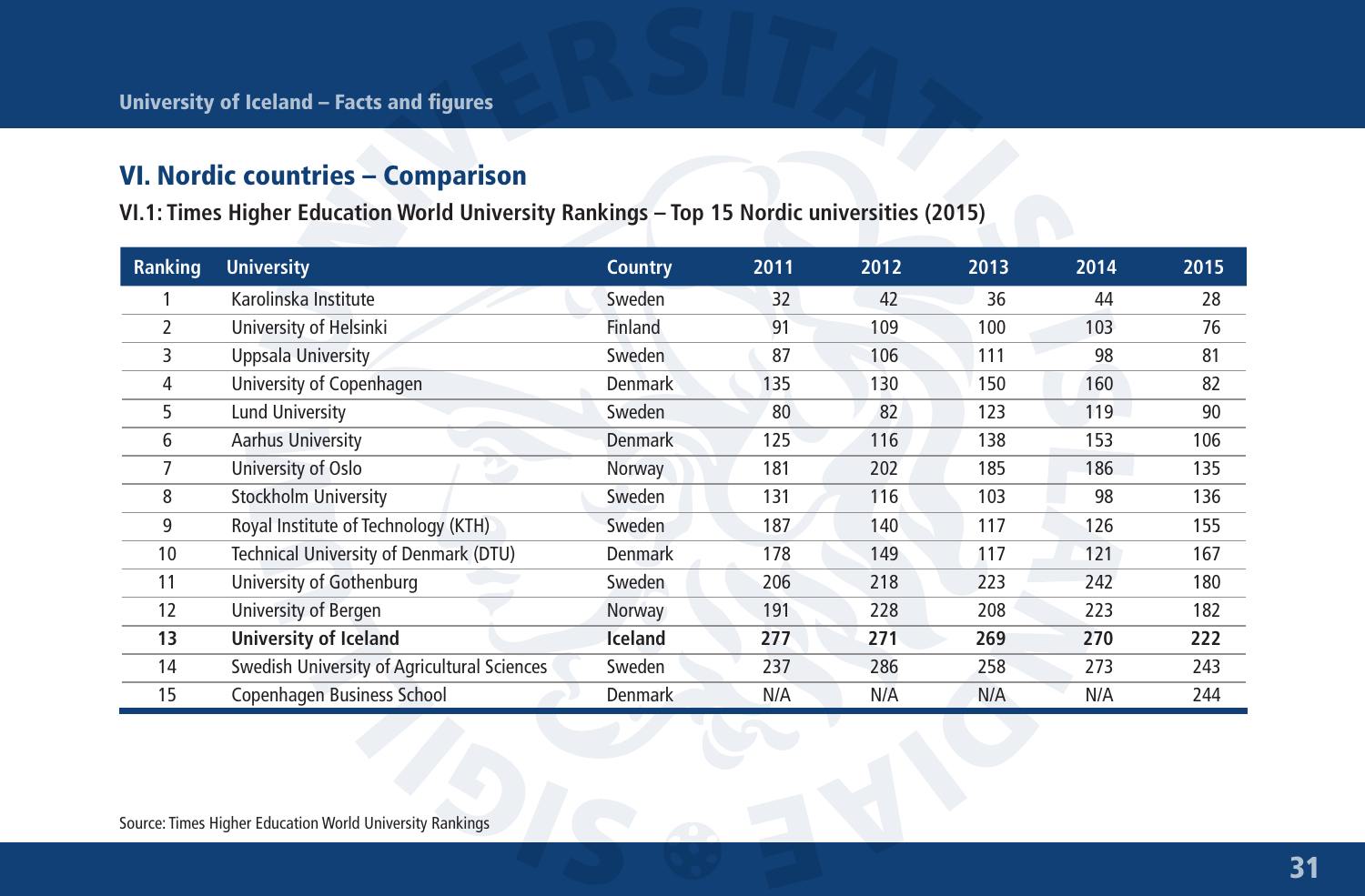## VI. Nordic countries – Comparison

**VI.2: Annual expenditure per student (FTE\*) in the Nordic countries 2008-2012 (fixed prices for each year in USD)**



Source: OECD (Education at a Glance) – Data from Denmark for 2012 is missing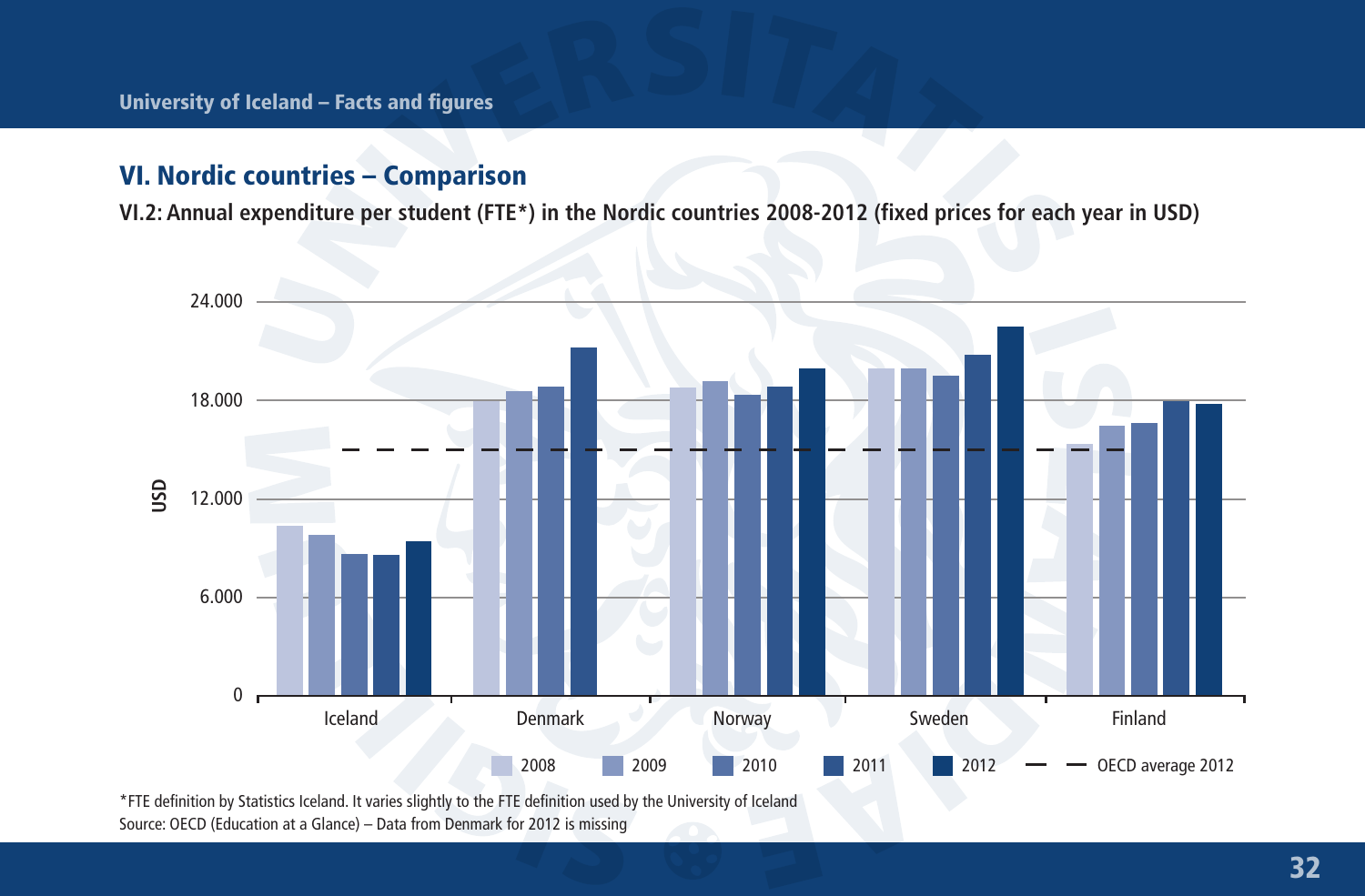# VII. Green accounting

**VII.1: Waste**

| Sorted waste, kg/FTE          | 2012 | 2013 | 2014 | 2015 | <b>Change 2012/2015</b> |
|-------------------------------|------|------|------|------|-------------------------|
| Sorted waste, kg/FTE          | 77   | 82   | 86   | 87   | 13%                     |
| Unsorted waste, kg/FTE        | 135  | 103  | 97   | 101  | $-25%$                  |
| Total amount of waste, kg/FTE | 213  | 185  | 182  | 188  | $-12%$                  |
| Percentage of unsorted waste  | 64%  | 56%  | 47%  | 54%  | $-16%$                  |